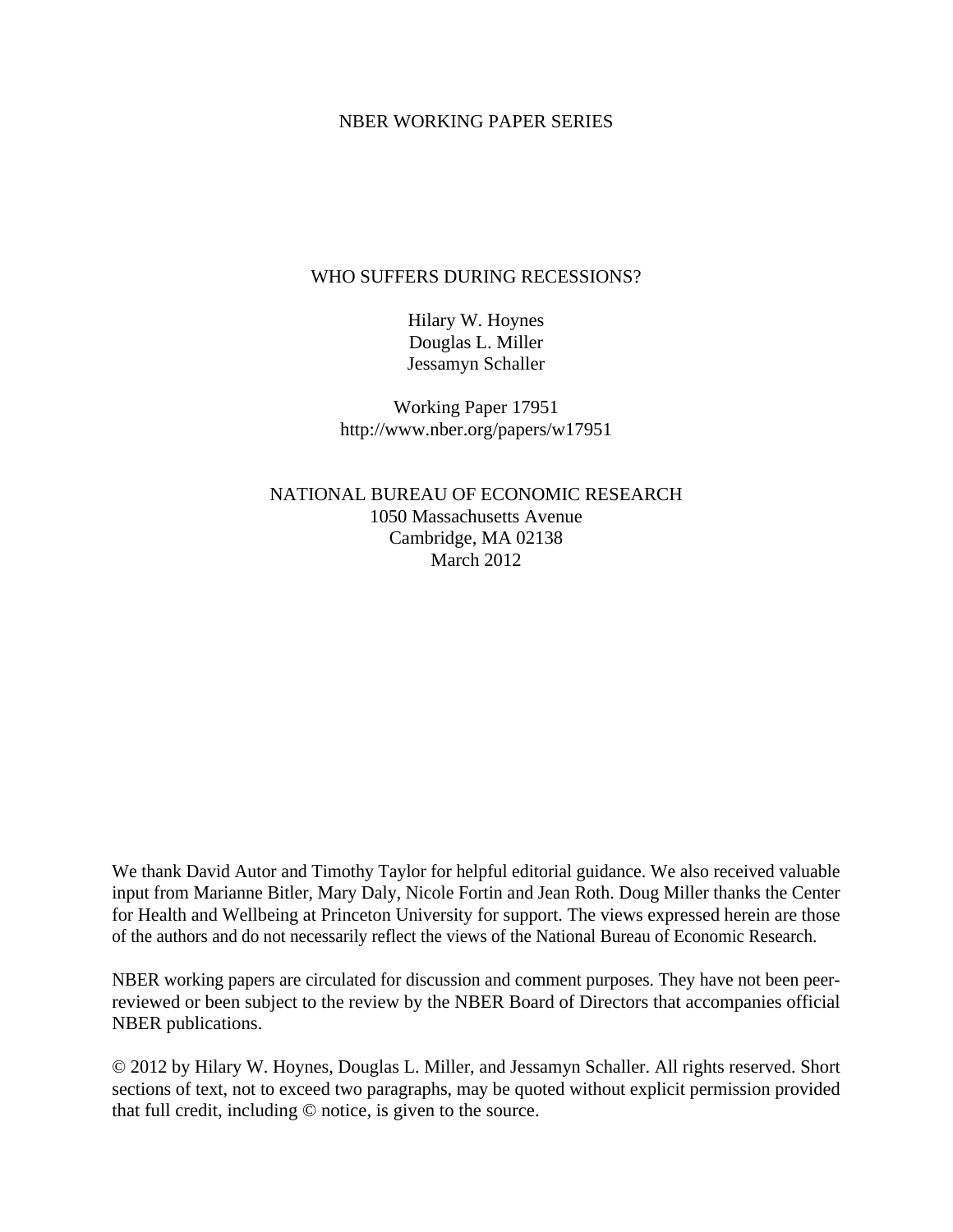Who Suffers During Recessions? Hilary W. Hoynes, Douglas L. Miller, and Jessamyn Schaller NBER Working Paper No. 17951 March 2012 JEL No. J11,J21

#### **ABSTRACT**

In this paper we examine how business cycles affect labor market outcomes in the United States. We conduct a detailed analysis of how cycles affect outcomes differentially across persons of differing age, education, race, and gender, and we compare the cyclical sensitivity during the Great Recession to that in the early 1980s recession. We present raw tabulations and estimate a state panel data model that leverages variation across US states in the timing and severity of business cycles. We find that the impacts of the Great Recession are not uniform across demographic groups and have been felt most strongly for men, black and Hispanic workers, youth, and low education workers. These dramatic differences in the cyclicality across demographic groups are remarkably stable across three decades of time and throughout recessionary periods and expansionary periods. For the 2007 recession, these differences are largely explained by differences in exposure to cycles across industry-occupation employment.

Hilary W. Hoynes Department of Economics University of California, Davis One Shields Ave. Davis, CA 95616-8578 and NBER hwhoynes@ucdavis.edu

Jessamyn Schaller University of California, Davis Department of Economics One Shields Avenue Davis, CA 95616-8578 jschaller@ucdavis.edu

Douglas L. Miller University of California, Davis Department of Economics One Shields Avenue Davis, CA 95616-8578 and NBER dlmiller@ucdavis.edu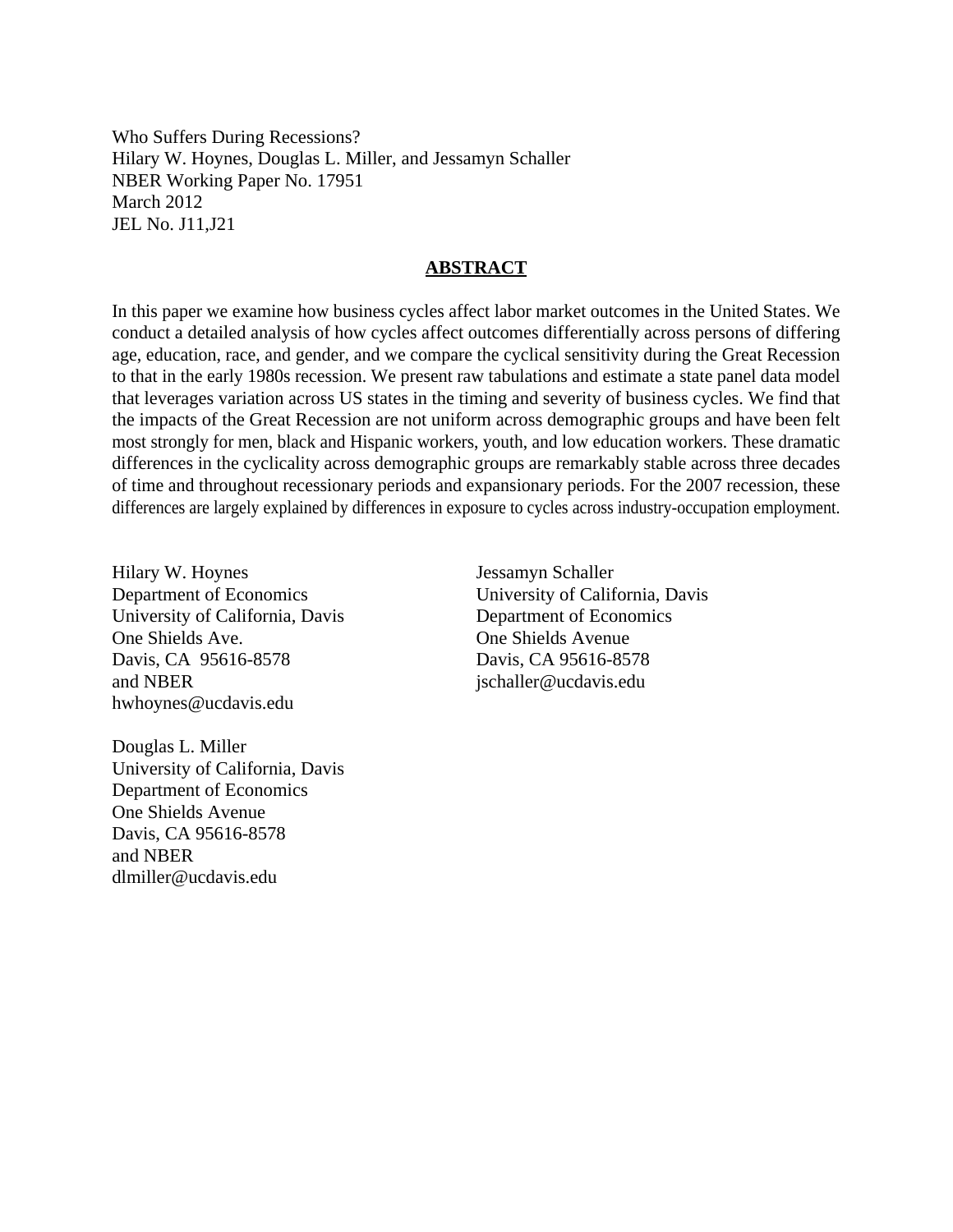The Great Recession generated large reductions in employment, earnings and income for workers and families in the United States. The seasonally adjusted unemployment rate increased from 5 percent in December 2007 to 9.5 percent in June 2009, the start and end of the recession according to the National Bureau of Economic Research (at

<http://www.nber.org/cycles.html>). From 2007 to 2010, median real family income fell by 6 percent and the poverty rate increased to from 12.5 percent to 15.1 percent (DeNavas‐Walt et al. 2011). The recovery since June 2009 has been slow relative to historical averages. In the more than two and a half years since the official start of the recovery, the unemployment rate has fallen by just over a percentage point - reaching 8.3 percent in February 2012. The effects of the Great Recession, however, are not experienced equally by all workers. National statistics can obscure dramatic differences in the severity of the cyclical impacts for different groups. For example, a recent analysis of labor market data shows that men experienced significantly larger job loss in the Great Recession compared to women while in the recovery, male employment is picking up more rapidly (Kochhar 2011).

We begin this paper with an overview of cyclical fluctuations in unemployment rates and employment from 1979 through 2011. Using national time series data, we compare the Great Recession to earlier recessions in terms of its severity, duration, and subsequent recovery. We then go on to use individual level data from January 1979 through December 2011 from the Current Population Survey Merged Outgoing Rotation Group (CPS‐MORG) to measure and illustrate how unemployment and employment have changed in the Great Recession for persons of different ages, educational attainment, race, and gender. After establishing the basic descriptive findings, we estimate a state‐panel data model to measure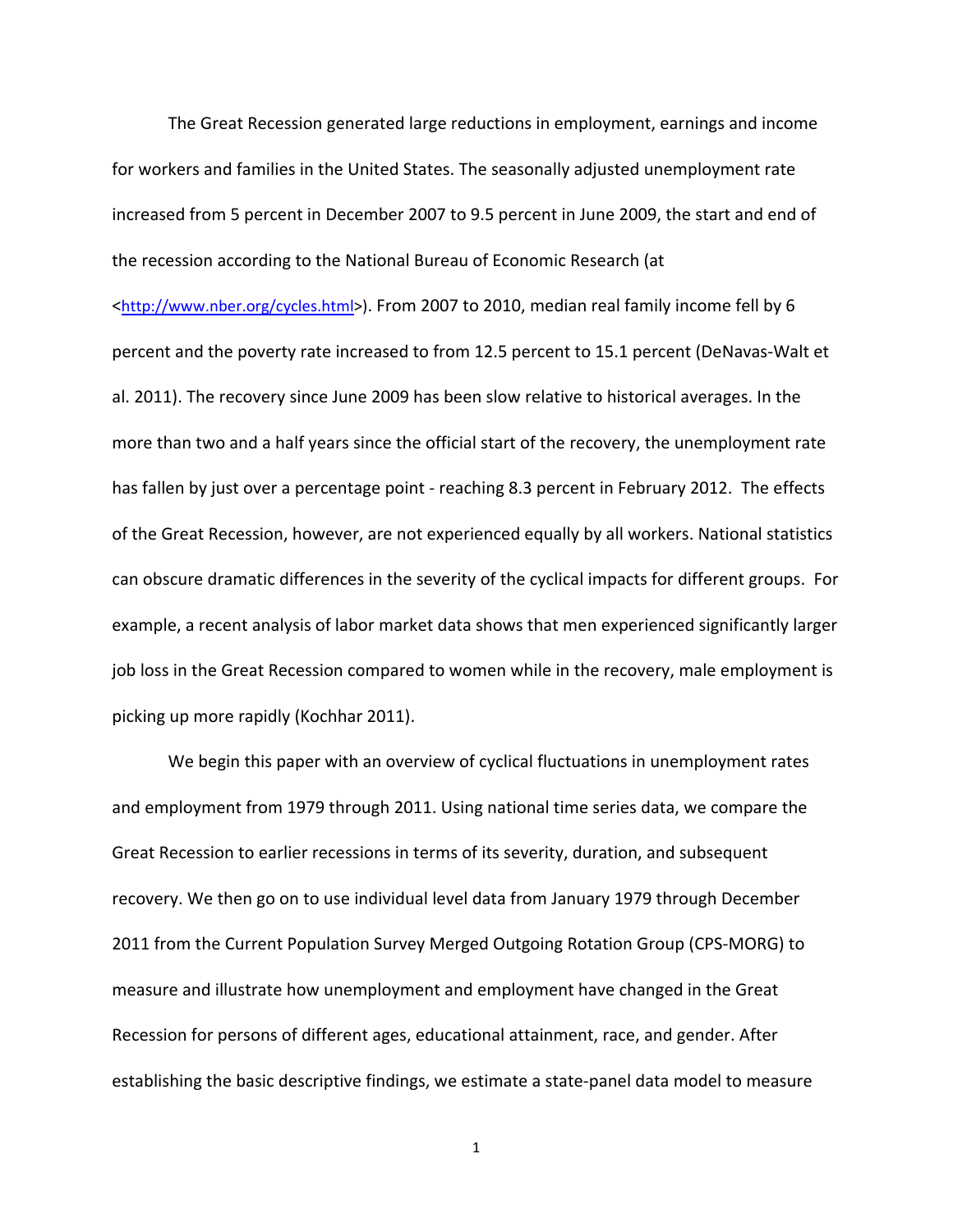the responsiveness of different groups to the state‐month unemployment rate. The labor market outcomes we analyze are the groups' employment and unemployment.

Our findings are summarized as follows. First, the labor market decline in the Great Recession is both deeper and longer than the early 1980s recession. Second, the impacts of the Great Recession have been felt most strongly for men, black and Hispanic workers, youth, and low-education workers. Third, these dramatic differences in the cyclicality across demographic groups are remarkably stable across three decades of time and across recessionary periods versus expansionary periods. Fourth, the differences across demographic groups during the 2007 recession to a large extent are explained by variation in the groups' exposure to cycles across industry‐occupation.

Our study builds on a large existing literature in labor economics and macroeconomics on how business cycles affect outcomes for workers and families, including our own prior work (Bitler and Hoynes 2010; Hoynes 2000; Hoynes, Hines and Krueger 2001; Stevens et al. 2011). Our study makes several contributions to this existing literature. First, our primary focus is identifying differences in the cyclicality across demographic groups. Second, we present the results of statistical tests for differences in the cyclicality both across groups (for a given time period) and over time (for a given group). Third, by using data through the end of 2011 we highlight the results for the Great Recession, and compare them to the early 1980s recession. Finally, we compare the recovery periods following the two most severe recessions in our time frame: the recessions of the earlier 1980s and the 2007‐09 recession.

#### Overview of Labor Market Fluctuations Since 1979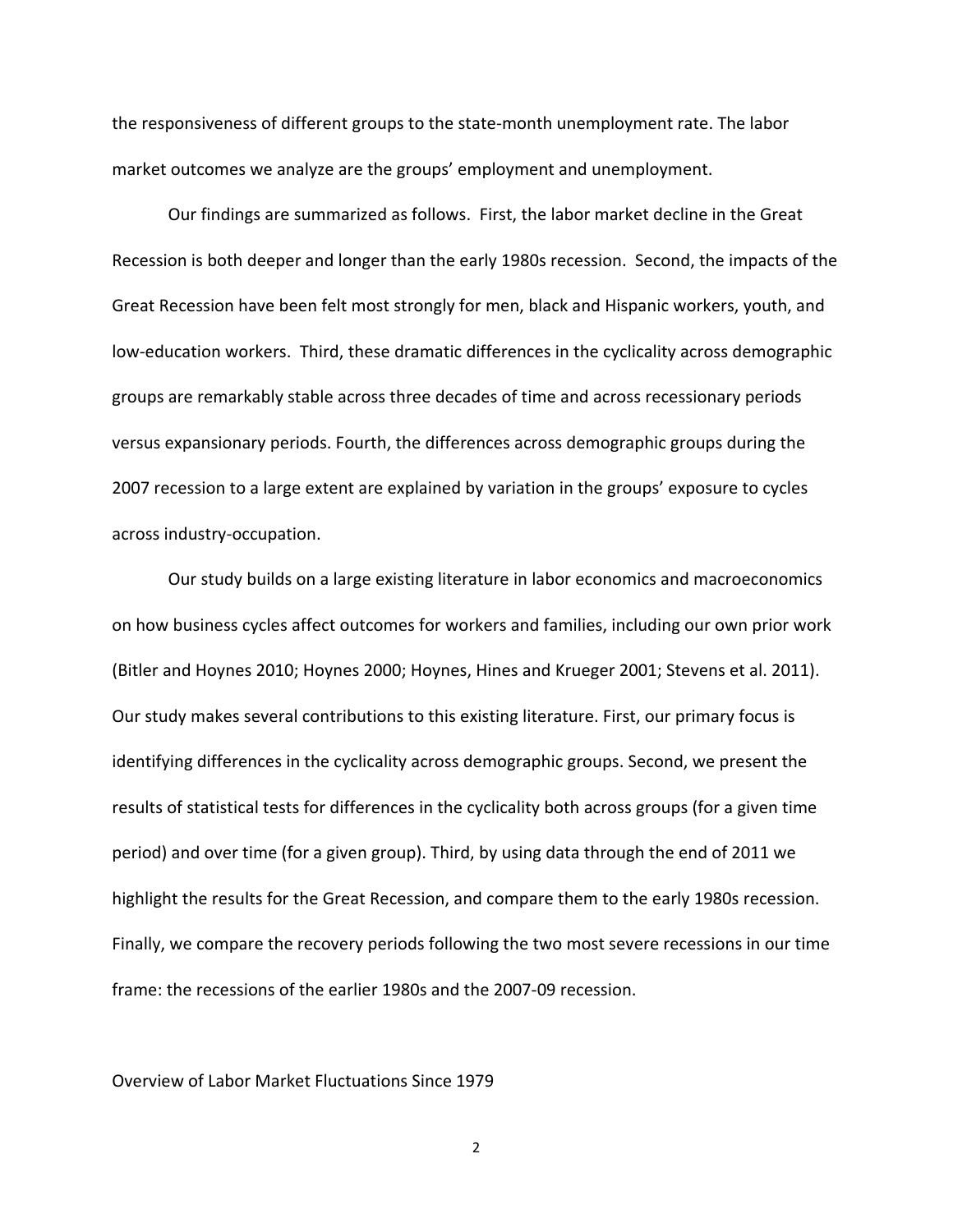The U.S. economy from 1979 to 2011 has seen five recessions: six months from January 1980 to July 1980; 16 months from July 1981 to November 1982; eight months from July 1990 to March 1991; eight months from March 2001 to November 2001; and 19 months from December 2007 to June 2009. We follow a common practice of combining the back‐to‐back 1980 and 1981 recessions and the graphs therefore compare four cycles: 1980, 1990, 2001, and 2007. To put the labor market dimension of these recessions in context, consider Figures 1 and 2. Following the standard definitions, the percent unemployed is among those in the labor force, while the percent employed is among the entire population. We analyze both to capture different margins of behavior.

When discussing the monthly unemployment rate for this and all subsequent analyses in the paper we present seasonally adjusted measures, which remove the typical variation that takes place within calendar year. In Figure 1, we plot the percentage point increase in the unemployment rate for these four business cycles by the number of months since the official start of the recession. The paths of the unemployment rate after the 1991 and 2001 recessions were quite similar. After the 1980-1982 recessions, unemployment was slower to rise (which may be the result of combining two back‐to‐back recessions), but after about 48 months, the unemployment rate had dropped sharply. In contrast, the 2007 recession exhibits the steepest and largest increase in the unemployment rate among the four recessions. The unemployment rate rose from 5 percent in December 2007 to a high of 10.1 in October 2009. While the recession officially ended in July 2009, the unemployment rate has remained high, at 9.1 percent in August 2011. As of December 2011 (the last data point), unemployment rates are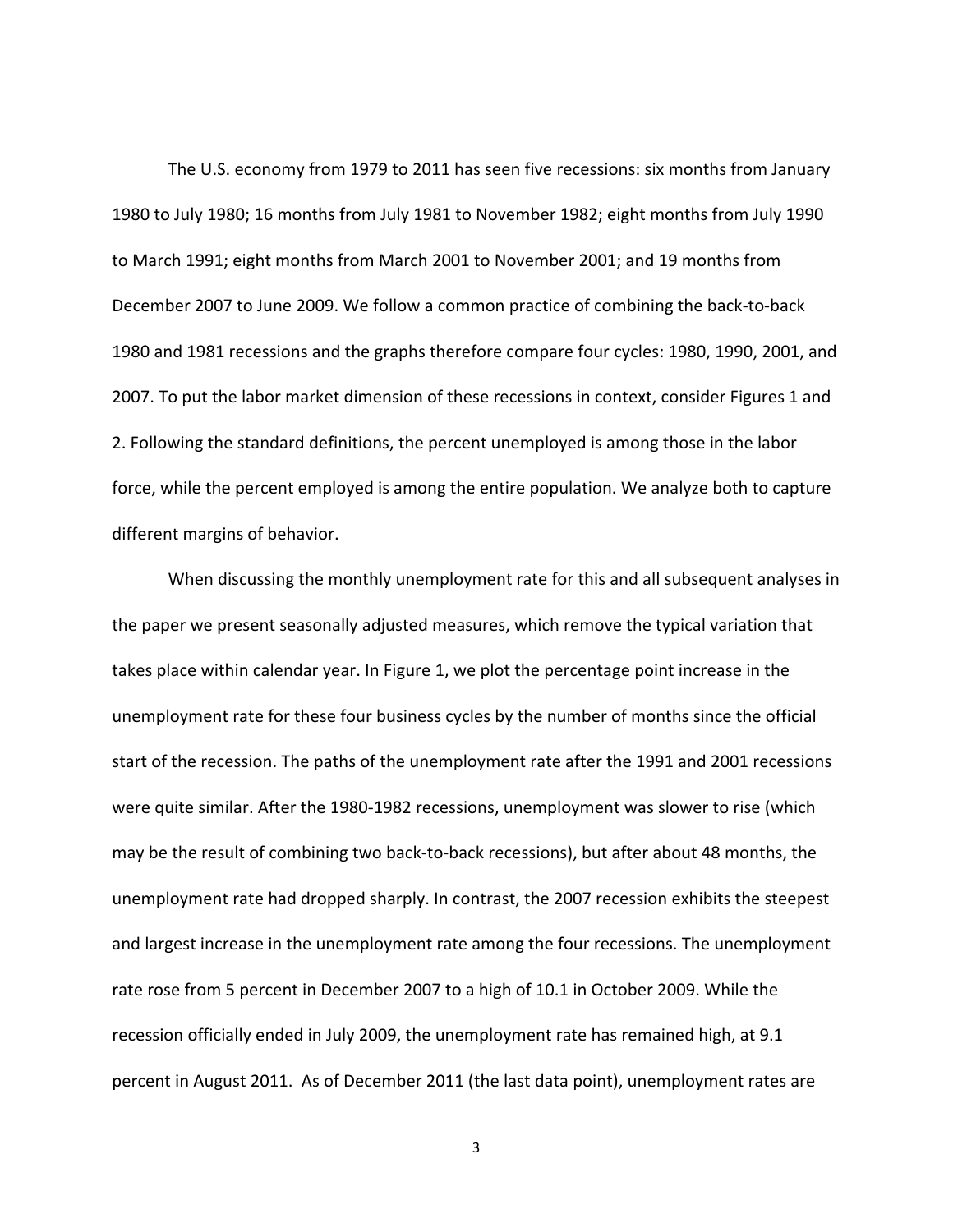slightly higher than at a similar point of the 1980 recession; however a comparison to the 1981 recession separately would show much higher unemployment for the current recession at this point in the recovery.

Figure 2 highlights the relatively weak recovery of 2010‐2011 by looking at aggregate monthly employment (seasonally adjusted). This figure shows the percent change in employment compared with the employment level of the first month of each of the four recessions. The magnitude of the fall in the employment level is comparable in the 1980, 1991, and 2001 recessions; and employment falls much more severely in the 2007 recession. In the timing of the recovery of job growth, by 48 months since the beginning of the 2007 recession (where our data end), employment had returned to its pre‐recession level in the three previous cycles. We are far from that in the Great Recession.

Many earlier studies have examined the effect of business cycles on labor market outcomes. Research on the Great Recession has confirmed that, across demographic groups, the decline in labor market outcomes since 2007 has been worse than any recession in the postwar period (Goodman and Mance, 2011). As in previous recessions, evidence suggests that the effects of the recent downturn have been born disproportionately by racial and ethnic minorities and by male, younger, and less-educated workers (Elsby et al. 2010; Farber 2011; Kochhar et al. 2011; Sierminska and Takhtamanova 2011; Verick 2009). However, by contrast with previous recoveries, employment growth patterns have favored men since the official end of the recession in June 2009 (Kochhar 2011). Since the recent recovery has been sluggish relative to previous recoveries, much attention has been paid to the possibility of increased structural unemployment due to job mismatch and the unprecedented extension of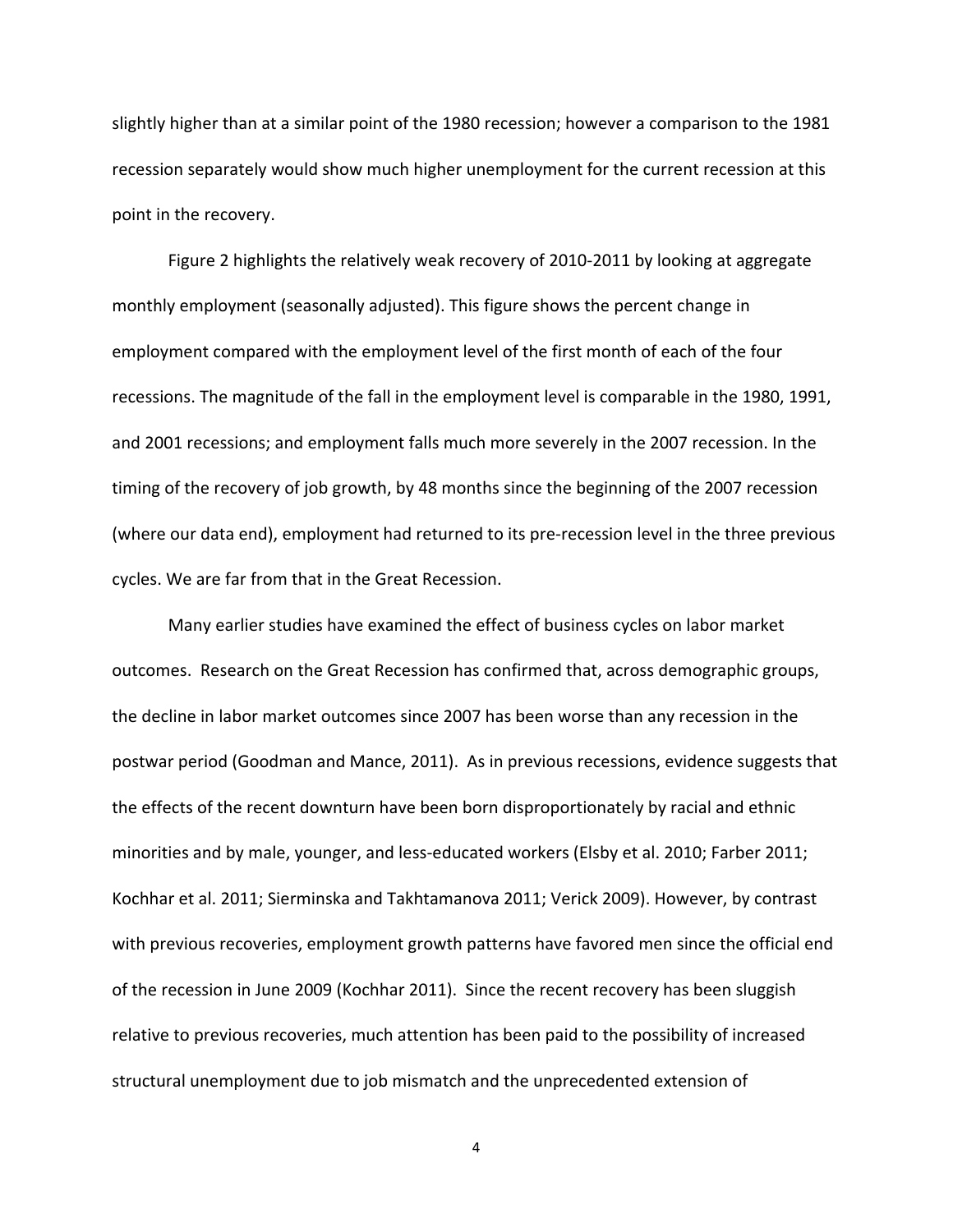unemployment insurance benefits to 99 weeks (as discussed in this symposium by Daly et al.; see also Howell and Azizoglu 2011; Reich 2010; Rothstein 2011).

In this paper, we investigate the differential impacts of these factors across demographic groups. The approach we take is most similar to that of Hines, Hoynes and Krueger (2001) who use annual data from the March Current Population Survey for 1976‐1996 to examine the impact of cycles on employment, hours, earnings, and income. They adopt a state panel approach where the effects of the business cycle are identified by variation in the timing and severity of cycles across states. They explore differences across education groups (finding greater sensitivity for less educated) and test for a structural break in sensitivity in 1990 (finding none), as well as examining effects of business cycles on wage growth, health and work injuries, and government finances. As described below, we also use a state panel model in our analysis. We expand on their work by examining monthly data through December 2011, which enables a detailed analysis of the Great Recession and the start of the current recovery. Further, we examine differences across race, gender, age, and education groups and richly test for differences across groups and over time.

Raw Changes by Group and Comparisons across 1980 and 2007 Recessions

We begin with a snapshot of the labor market outcomes by demographic group in May 2007, on the eve of the Great Recession. Table 1 shows the employment, unemployment, hours and earnings of individuals by age, race, sex, and education. Employment, hours and earnings are higher for men, whites, prime age workers and those with higher education levels. The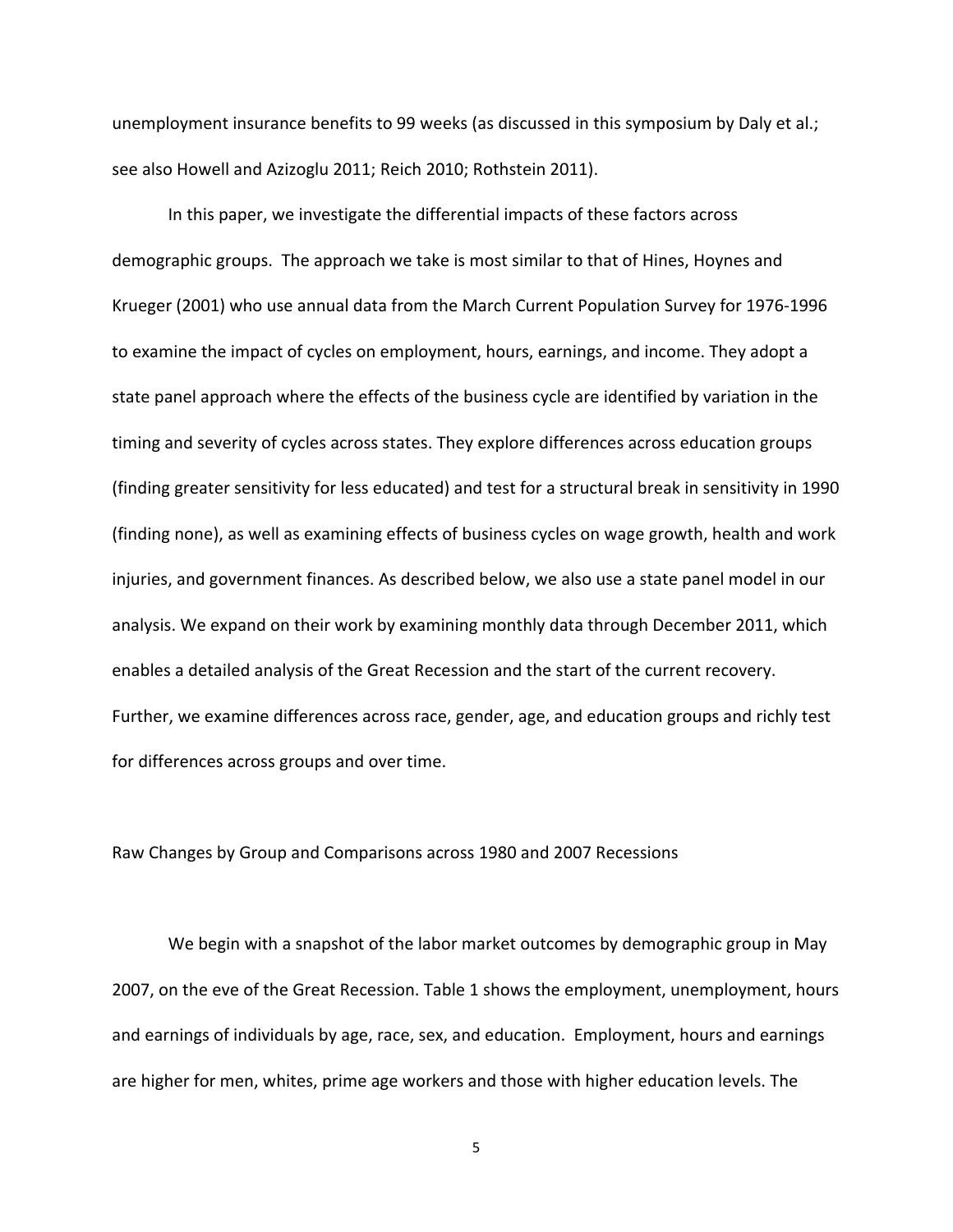opposite pattern is found for unemployment. These differences can be substantial. For example, less than half of individuals with no high school degree are working at the peak of the business cycle in 2007, compared to 86 percent of college graduates. Fifty-nine percent of black women are working, compared to 71 percent of white women.

For this comparison, and for much of what follows, we utilize individual‐level data from the Current Population Survey (CPS) Merged Outgoing Rotation Group (MORG) covering the period from January 1979 to December 2011. $^1$  The CPS is a representative monthly household survey conducted by the U.S. Bureau of Labor Statistics that collects information on unemployment, labor force participation, and demographic characteristics of the population. The MORG is a subset of the full CPS sample, with detailed information for 25,000 or more individuals per month, including their employment status, weekly work hours and usual weekly earnings, as well as the age, education, race, ethnicity, and gender of each recipient. We collapse the MORG into cells based on state, year‐month, and demographic group. Our demographic groups are defined by single year of age, gender, race/ethnicity (white, black, Hispanic, other)<sup>2</sup> and education (less than high school, high school, some college, college

 $1$  We obtain the CPS-MORG extracts from the National Bureau of Economic Research: http://www.nber.org/morg/annual/. Our sample includes individuals aged 16 to 60. We drop those over age 60 to abstract from retirement decisions; we also drop the small number of observations missing ethnicity, which are all pre‐2002.

 $2$  White, black and other races are all non-Hispanic. Because of small population shares, we do not present results for the "other" race group. For the remainder of the paper we will refer to these are "race" groups even though they are more accurately race/ethnicity groups. By "single year of age" we mean, for example, that 18 year olds are a separate group from 19 year olds.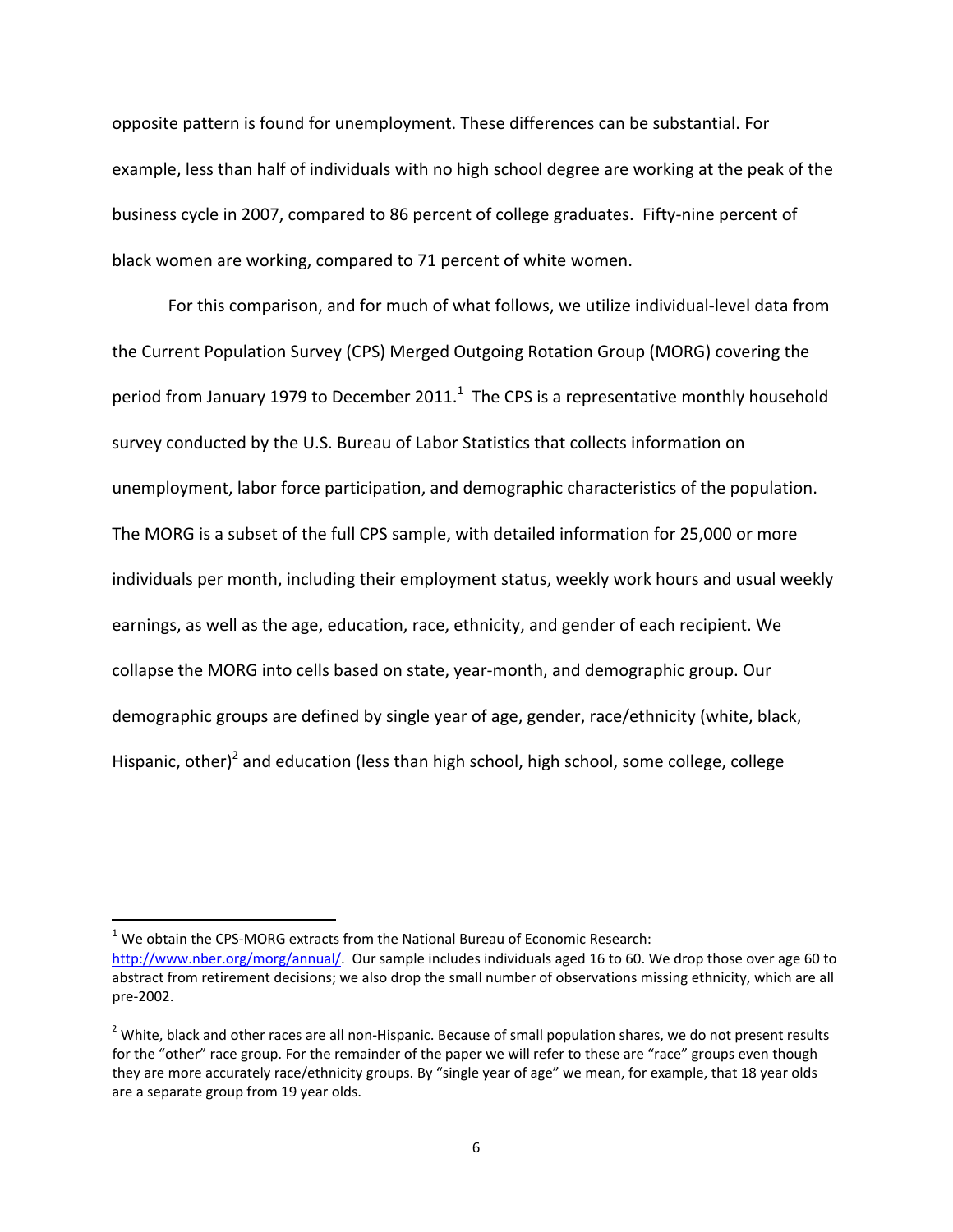graduate or more). $3$  For each cell, we calculate the percent employed and the percent unemployed using the CPS‐provided weights.

Next we turn to exploring the "raw" changes in labor market outcomes for these groups during the 2007 recession and comparing them to the changes in the recessionary episodes of the early 1980s. Here, we define the recessions by identifying the low and high points of the seasonally adjusted national unemployment rate; the subsequent high to low points of the unemployment rate identifies the recovery. Our qualitative conclusions are unchanged if we use the National Bureau of Economic Research dating. However, for present purposes we prefer using the unemployment rates to date the cycles because the NBER dating depends in substantial part on GDP growth and labor market measures tend to lag changes in GDP. Thus for 2007, we have the recession of May 2007 to October 2009 and the recovery of October 2009 to December 2011 (the last month in our data). For the 1980 cycle, we have the recession of May 1979 to November 1982 and the recovery of November 1982 to January 1985 (we use 27 months of recovery to match the data availability for the current recovery).

In the first two columns of Table 2, we show peak‐to‐trough changes in the unemployment rate for the race/sex, age and education subgroups over the 1980 and 2007 recessions. To construct this table (and all subsequent calculations using the Current Population Survey) we first compute monthly unemployment rates for each demographic group from the Current Population Survey Merged Outgoing Rotation Group data. We then carry out a seasonal adjustment to this data, regressing each time series on a set of month dummies (with

<sup>&</sup>lt;sup>3</sup> Beginning in January 1992, the Bureau of Labor Statistics and the Census Bureau changed the focus of the Current Population Survey educational‐attainment question from years of attainment to degree‐receipt. We follow the matching procedure outlined in Jaeger (1997) to create categories that are comparable over time. However, the redesign of the education question creates a discontinuity in the categorization of educational attainment for which we cannot fully correct.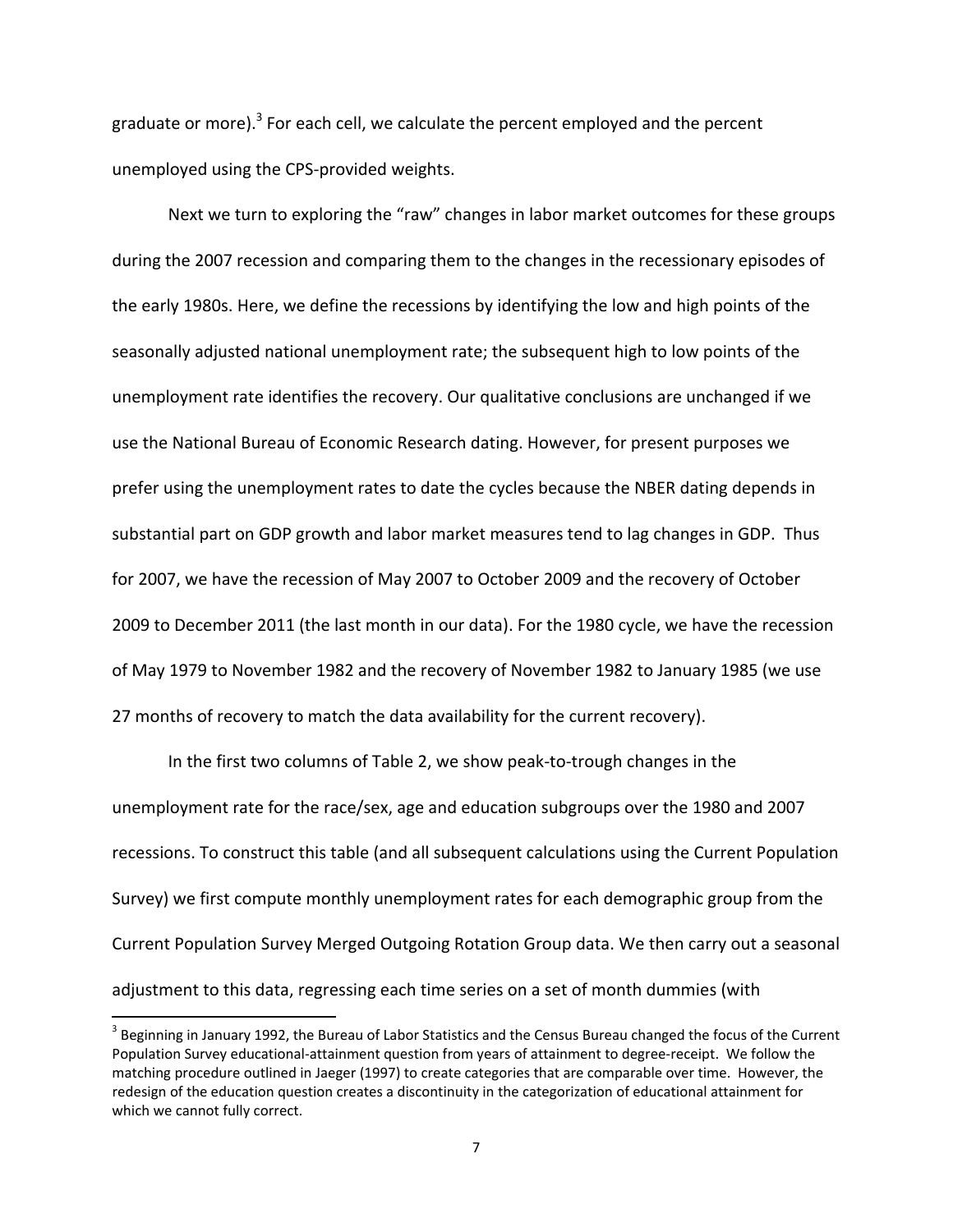December omitted), and using the constant and residuals from this regression to create the adjusted series. Bold typeface in the table indicates groups for which the difference between peak‐to‐trough changes in labor market outcomes in the two recessions is statistically significant at the 5% level.

In the 2007 recession, the demographic groups who have high baseline unemployment rates (Table 1) also had the greatest increase in unemployment (Table 2) over the recession. Men had larger increases than women; blacks and Hispanics had larger increases than whites; youth had larger increases than the middle aged; and low education groups were also hit the hardest.

Comparing the 2007‐2009 recession to the 1980s recession, several patterns emerge. First, for most groups, the increase in unemployment is greater in the more recent recession (although only statistically significantly different for high school graduates and college graduates). The largest increases (relative to the 1980s recession) are for Hispanic women and those with a high school degree. The exceptions include black men, Hispanic men, and those with less than a high school degree, all groups that experienced a smaller increase in unemployment rates compared to the 1980s recession. However, over time the educational distribution has shifted toward the higher educational categories– so although all but the least‐ educated did worse, on average people have moved into the better‐faring groups.

The final two columns of Table 2 show results focusing on changes (in percentage point terms) in the employment rate. The patterns across groups are fairly similar to those of the unemployment rate: men, black and young workers, and low education groups all experienced greater reductions in employment in the current recession. However, comparing the two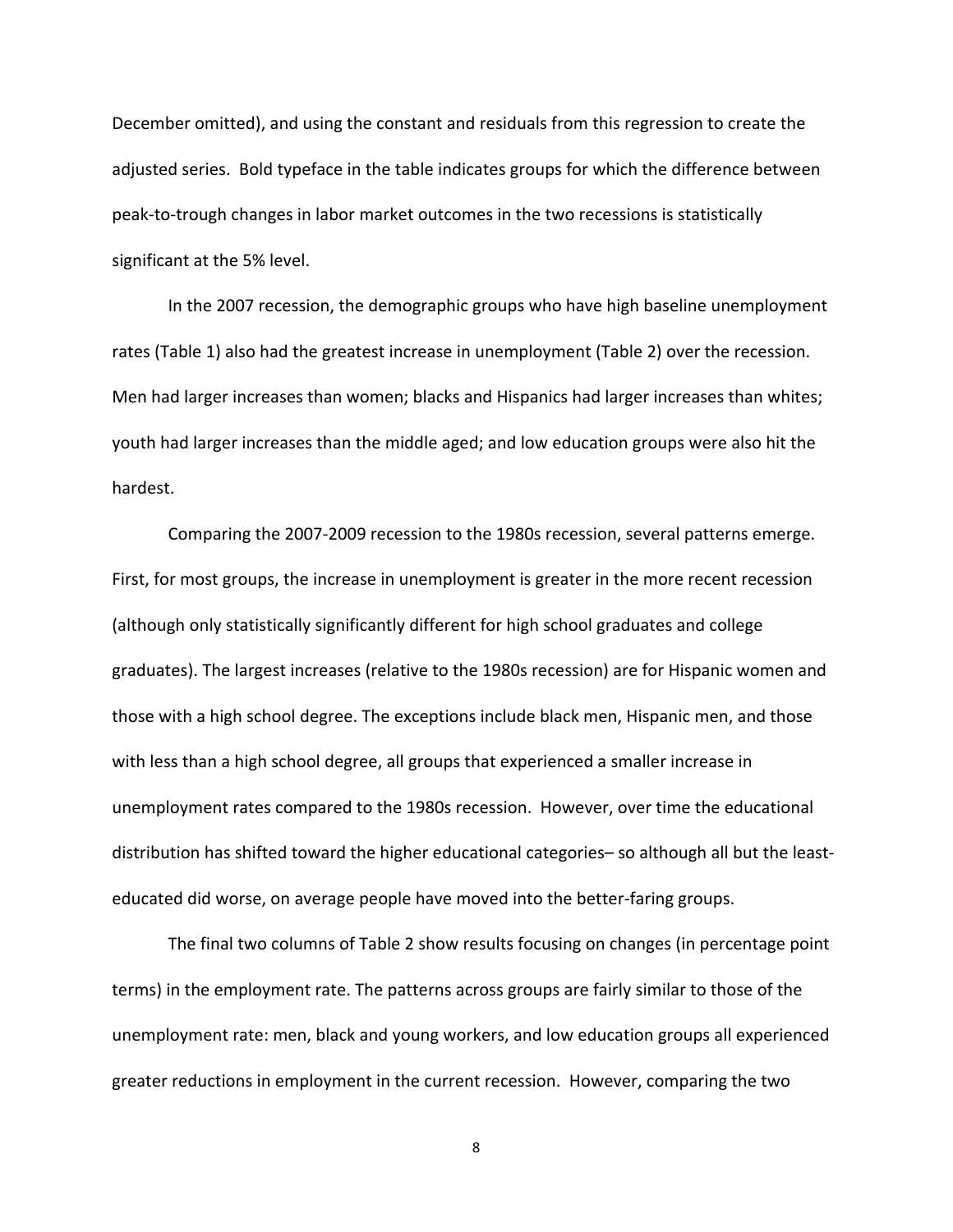recessions presents a noticeably different pattern than the one for the unemployment rate. For all groups except Hispanic men, the employment rate fell more during the recent recession than during 1980s (and statistically significantly so for whites, those ages 25‐44, high school graduates and those with some college). One possible reason for this difference is that the 1980s recession occurred while women's labor force participation rates were undergoing a secular increase; that increase leveled out (and even slightly reversed) at the start of the twenty‐first century (as discussed in this journal by Juhn and Potter 2006). For example, white women experienced *increases* in employment rates during the 1980s recession, but decreases during the current recession. The 1980s increases were likely driven by the secular increase in women's labor force participation rates, thus masking any business cycle sensitivity.

#### A Regression Approach for Potentially Confounding Factors

The crude changes over time across recessions are informative about the cross‐group and cross-recession patterns, but they are also limited. Cross-group comparisons may be confounded by changes in other determinants of labor market success. For example, if the composition of low education groups is shifting over time to racial, ethnic, or age groups that fare worse in the labor market, then the measured change over time for low education groups will be confounded with those changes. If there are non-recession based changes in labor market patterns over time—like the increase in women's labor market participation—then these will also be wrapped up in the measured changes. To address these issues, we turn to a regression‐adjusted measure of sensitivity to business cycles. We seek to use differences in the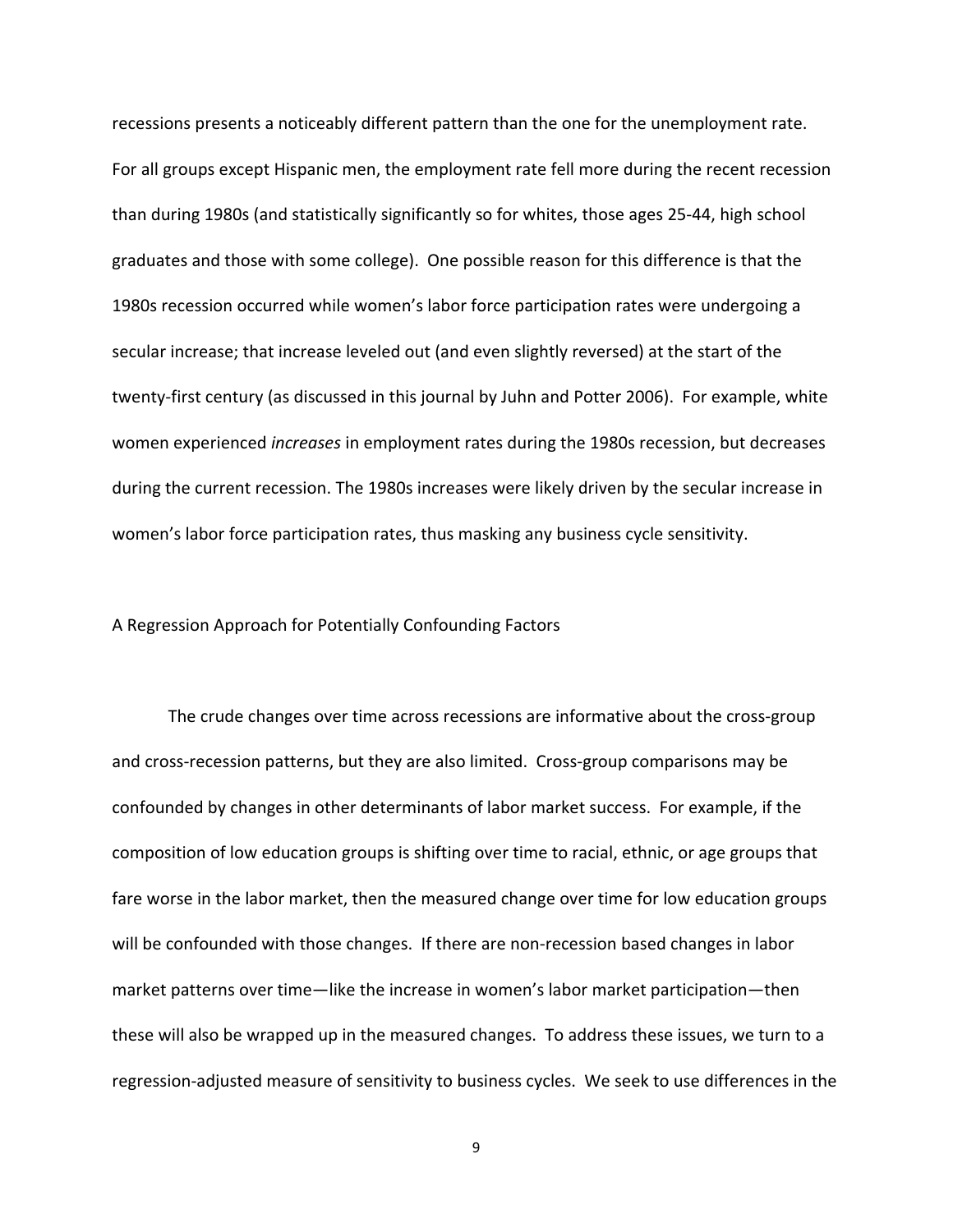timing and intensity of state‐level movement in unemployment rates to estimate how different demographic groups are affected by business cycle swings.

Again, we use the Current Population Survey (CPS) Merged Outgoing Rotation Group (MORG) data from January 1979 to December 2011. As noted already, we collapse the MORG into cells based on state, year-month, and the demographic groups (race/sex x age x education) described earlier. Also, we supplement this data with national and state unemployment statistics compiled from the Current Population Survey by the Bureau of Labor Statistics (2011a, 2011b).

As a starting point, we estimate a regression in which the dependent variable y is the unemployment rate for a particular group, defined by the demographic cell *g* for that group, (race/sex x age x education), state *s*, and time (year‐month) *t*. Our regression equation takes the form:

(1) 
$$
y_{gst} = \beta_{major-group} UN_{st} + RaceSex_s + Age_s + Educ_s + \alpha_s + \delta_t + year_t \gamma_s + \varepsilon_{gst}
$$

We estimate this equation for each *major* [demographic] *group*, such as black men, white women, those without a high school degree, those with a college degree or more, those 18 years of age, 19 years of age, and so on. On the right-hand side of each equation,  $UN_{st}$  is the state unemployment rate in month-year t,  $RaceSex<sub>g</sub>$ ,  $Age<sub>g</sub>$ , and  $Educ<sub>g</sub>$  are group-specific intercepts, and we include state ( $\alpha$ ) and year-month ( $\delta$ ) fixed effects and state-specific time trends ( $\gamma_s$ ). The coefficient of interest is  $\beta_{\text{major-group}}$ , which gives the sensitivity of the group (e.g. white men) to the to the state unemployment rate<sup>4</sup>. We use the Current Population

 $4$  We estimate this model separately by major demographic group, with the unit of observation being subgroup by state by year-month cells. For example, when we estimate the model for white men, there are 180 observations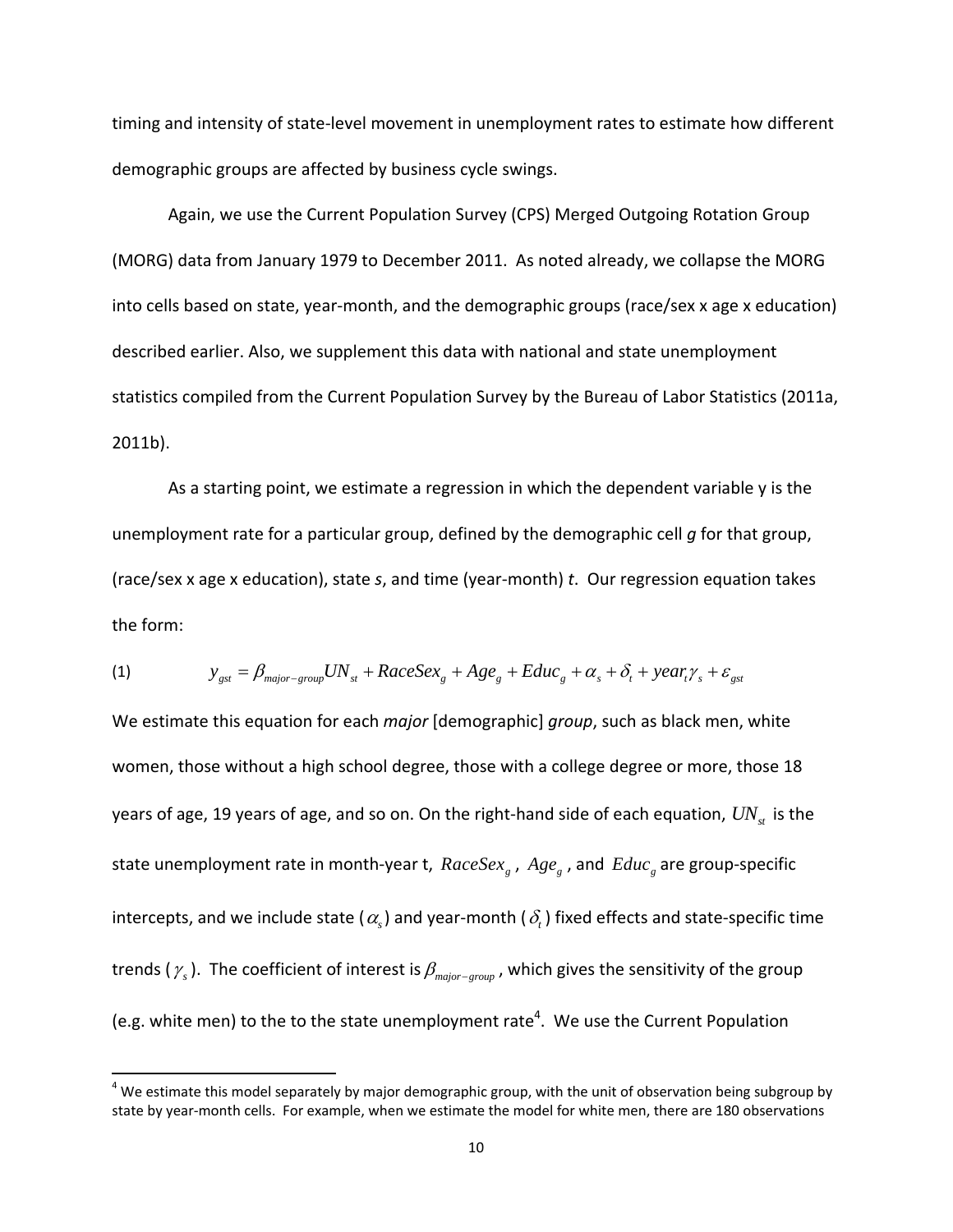Survey population weights for each cell, and we conduct statistical inference clustering on U.S. states.<sup>5</sup>

This regression analysis embodies several changes to our analysis, compared to the raw differences presented in the previous section. First, it changes the source of variation used to estimate the sensitivity to the business cycle. The raw changes in the previous section were driven by national changes over time; specifically, comparing labor market outcomes by group between the peak and trough of a recession. Instead, here our coefficients are based on panel fixed effect estimates. We include state fixed effects, which remove variation that is purely driven by cross‐state difference. We also include time fixed effects, which remove variation common to a point in time and control for flexible national time trends. Doing so protects our estimates from being driven by secular changes in demographic patterns such as changes in women's attachment to the labor market. After controlling for the fixed effects, we are left with variation that is driven by how the timing and severity of the business cycle affects states differently. When a state enters a recession (or recovery) earlier than the national average, or when a state's change in overall unemployment is greater than the national average, that variation is used to identify the coefficients in our regression.

Another feature of the regression analysis, compared to the raw changes above, is that we can control for demographic characteristics, thereby statistically adjusting for any

<u> 1989 - Johann Stein, marwolaethau a gweledydd a ganlad y ganlad y ganlad y ganlad y ganlad y ganlad y ganlad</u>

<sup>(45</sup> age categories by 4 education categories) for each state-year-month. In this example, the RaceSex<sub>g</sub> dummies are dropped from the regression; the Age<sub>g</sub> and Educ<sub>g</sub> dummies control for compositional shifts within whit <sup>5</sup> Our approach is similar in spirit to equation 7 and Table 2 in (Blanchard et. al., 1992), who examine US states' responsiveness to the overall US business cycle. We differ from their approach in that we use state-yeardemographic group variation, and we examine responsiveness by specific demographic groups to overall stateyear variation. By regressing state‐specific labor market outcomes on the overall unemployment rate, Blanchard et. al. note, "Here, obviously, the proper weighted average of coefficients [across states] is equal to one; of interest is the distribution of [group‐specific coefficients] across [groups]." Here, we too are interested in the descriptive findings for the differences in effects of cycles across demographic groups.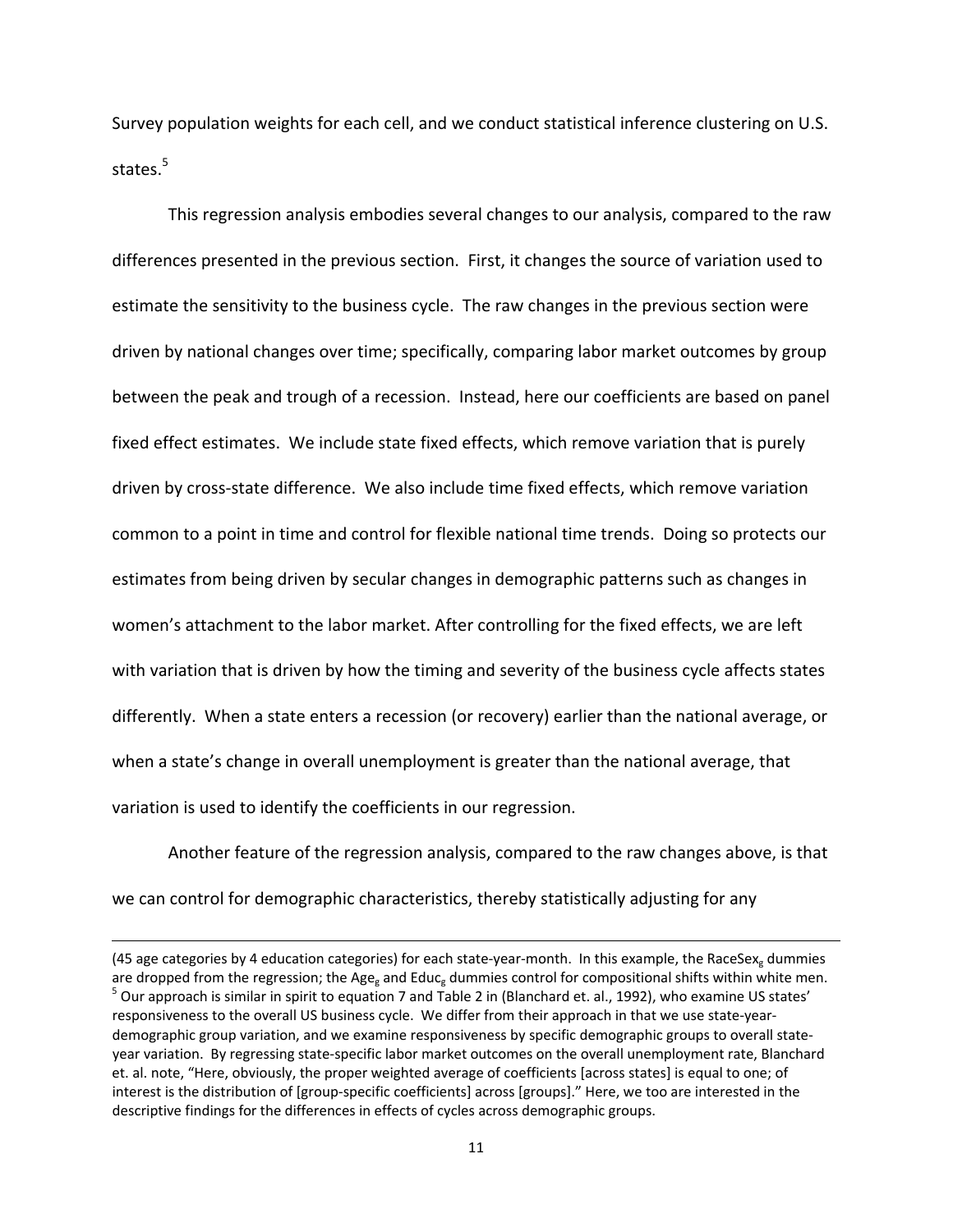differences in the composition of groups. For example, the group of workers with less than a high school degree is becoming more Hispanic over time. The raw differences for education groups, shown above, may in part reflect such changes in composition. A final important difference between the two approaches is that the regression results are not only estimated over the recession periods, but instead are estimated using data from both contractions and expansions.

To begin, we estimate this regression separately for each of our major demographic groups. For example, we estimate it for all 16 year olds, and preserve the coefficient  $\beta_{16}$  (for this regression the age dummies are excluded from the estimation). We then estimate the regression for 17 year‐olds, and so on. After estimating for each age, we re‐estimate the equation separately for each of our six main race/sex groups, and for our four education categories. The results are presented in Figures 3 and 4.

Figure 3 shows the results of the series of regression estimates for each single year of age. Each point on the graph represents estimates from a separate regression: the x-axis gives the person's age and on the y‐axis we plot the estimated coefficient and the 95 percent confidence interval. For example, the first point on the graph is interpreted as "when a state year experiences a percentage point higher unemployment rate, 16 year‐olds in that state experience a 2.8 percentage point higher unemployment rate." Figure 3 shows that the labor market cycle hits especially hard for youth, with responsiveness for 16‐19 year olds more than twice that of those in their mid‐20s. The coefficients continue to decline, at a more modest rate, until ages in the mid‐50s.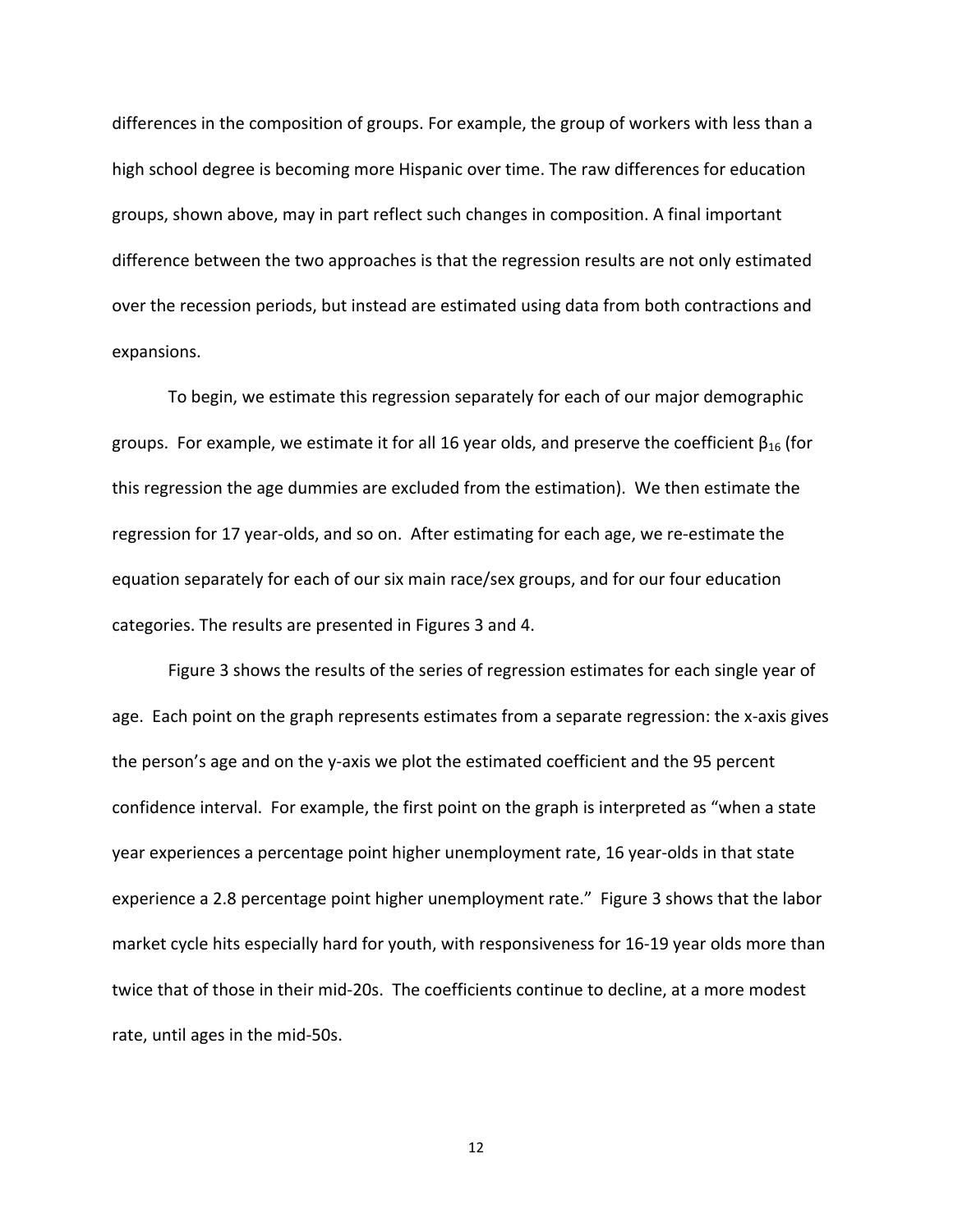In Figure 4 we present results from stratifying on race‐sex demographic groups and on education. The results here suggest that the unemployment rate of men is more responsive to business cycle movements than the unemployment rate for women; that the response for blacks is greater than for Hispanics, for whom in turn the labor market response is higher than for whites; and that low-education groups are more responsive than high-education groups. The differences are large: an increase of one percentage point in the state unemployment rate leads to almost a two percentage point increase in unemployment for workers with less than a high school degree compared to less than a half a percentage point increase for those with a college degree. The unemployment rate of black men has almost double the responsiveness to the business cycle of white men's unemployment rate, and the unemployment rate of black women almost triples the responsiveness of that of white women.

These results are qualitatively similar to the raw changes presented earlier. This correspondence is remarkable, for three reasons. First, the two models are estimated using fundamentally different sources of variation: that is, state versus national cycles. Second, the model controls for time trends for each subgroup. Third, the regression model is estimated over the full 1979‐2011 time period, rather than just during the 2007 or 1980s recessions.

We then carry out a parallel regression exercise, but this time using the employment rate, rather than the unemployment rate, as our left-hand-side dependent variable. In Figure 5 we consider the sensitivities of the age-specific employment rate to the overall state-month unemployment rate. The interpretation of the coefficients is similar to that discussed above; for example, a one percentage point increase in the state unemployment rate leads to a 1.7 percentage point reduction in the employment rate for 16 year olds. The patterns here are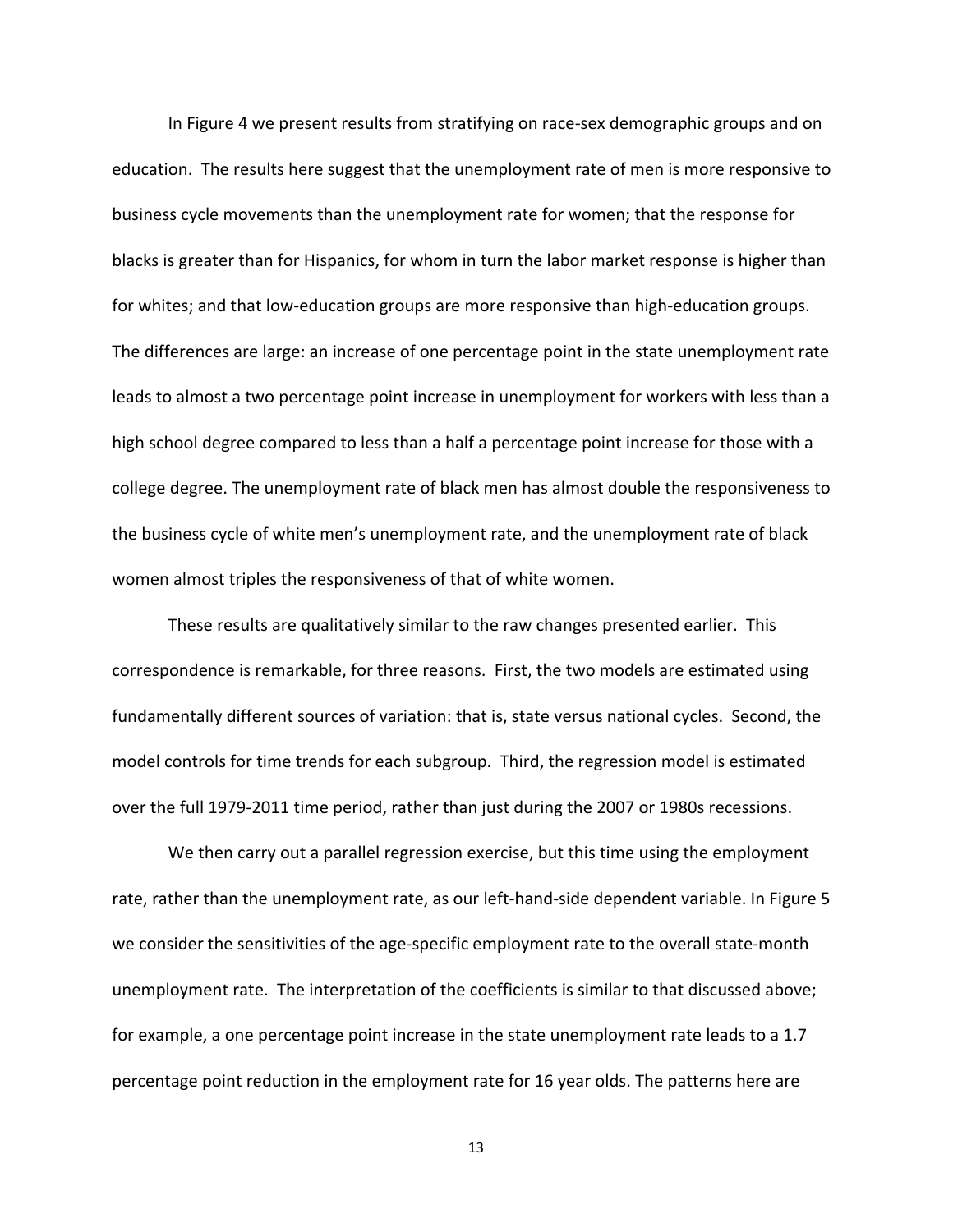similar to Figure 3: the youngest are the most responsive, and by-age cyclicality declines with age.

Figure 6 shows estimates of the impact of the overall state‐month unemployment rate on the employment rate by race-sex and education groups. The patterns for the race/sex groups are somewhat different for employment compared to the unemployment rate in Figure 4. It is still the case that white individuals are less responsive than their black counterparts, women are less responsive than are men, and higher education groups less responsive than lower education groups. (In reading the graph, note that as one moves up the y-axis the sensitivity gets closer to 0 and is therefore less sensitive). However, in contrast to Figure 4, here the gender differences in responsiveness are much greater. The gender differences are large enough to dominate the race differences, so that the three least responsive groups (among the 6 race/sex groups) are the women. For this measure Hispanic women are the least responsive of all the demographic groups. It can be shown that the cyclical responsiveness of the employment rate, the unemployment rate, and the labor force participation rate are related through an adding‐up identity. The larger gender differences for cyclical responsiveness of the employment rate is consistent with women being more likely to act as added workers (labor force increasing in recessions) and men being more likely to act as discouraged workers (labor force decreasing in recessions). Hispanic women, with their high rates of marriage (compared to the other groups) may be most likely to behave as added workers; hence the very large widening for Hispanics.

One potential limitation of our specification is that the time dummies throw away a large portion of the national macro cycle. We have re-estimated equation (1) without the year-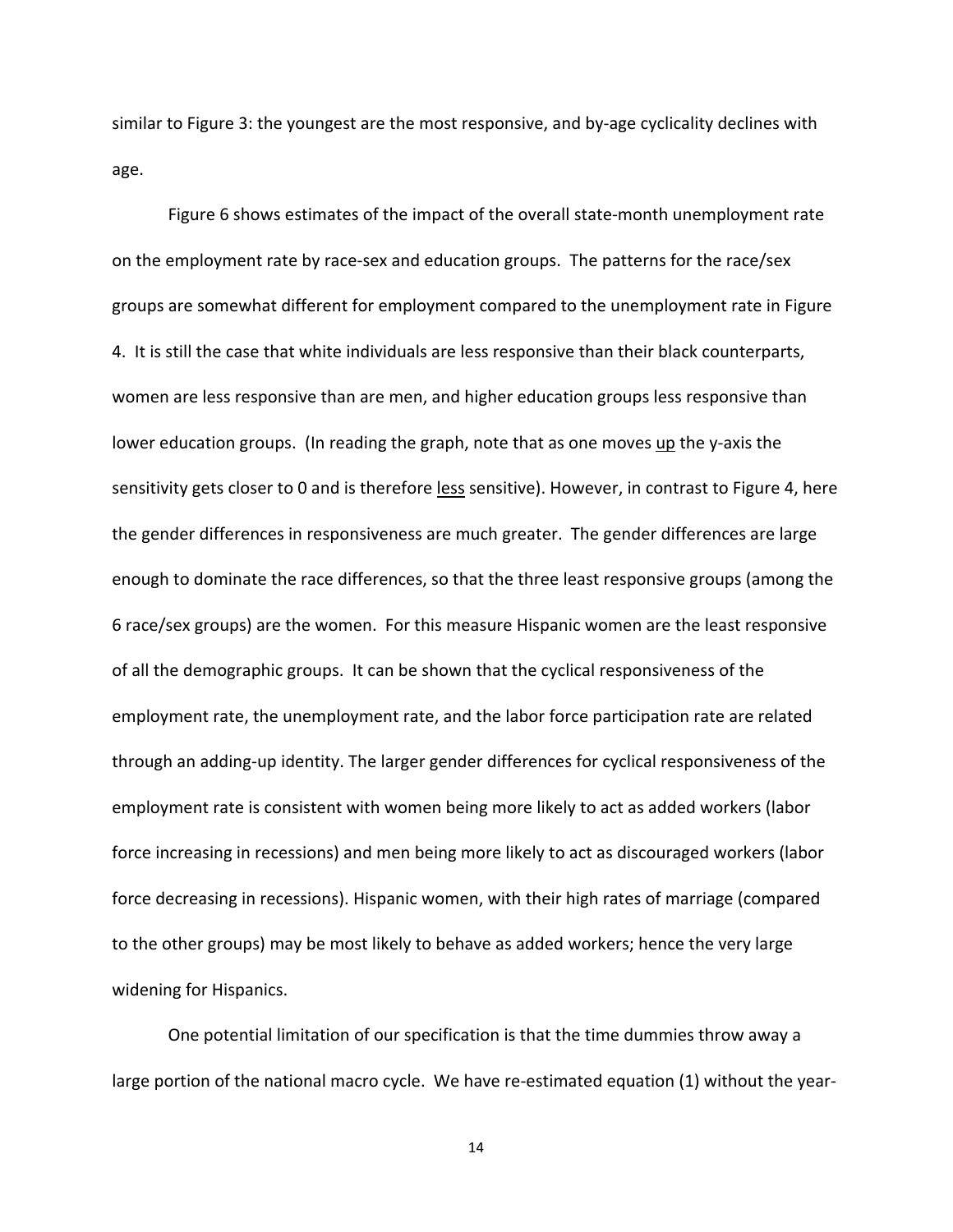month dummies, and present results from this in figures in an on‐line appendix available with this paper at http://e‐jep.org. The results are very similar to those in Figures 3‐6. The exception to this is that women's employment appears to be more responsive when the year‐month dummies are omitted. This is exactly the demographic group and the outcome variable that reflects the concerns discussed above about bias due to long-run demographic trends. As such we present the models with year-month dummies in this paper.

Taken as a whole, these regression results largely reinforce the simple over‐time patterns: men, nonwhites, youth, and those with lower education levels are the most responsive to cycles. Given the important differences in these two methodological approaches discussed above, we are impressed by the similarity of the findings. We interpret this as evidence of the robustness of the patterns that we document.

Did Cyclical Responses Differ in the Great Recession?

We can use a variation of our regression model to explore whether the Great Recession is different from earlier business cycle patterns. In particular, as above in our analysis of raw changes, we compare the Great Recession to the early‐1980s recession. In so doing, we focus on two additional questions. First, for each demographic group, is the pattern of business cycle responsiveness in the Great Recession similar to what it was in the back-to-back recessionary episodes of the early 1980s? Second, how do the responses to the recoveries compare across the demographic groups?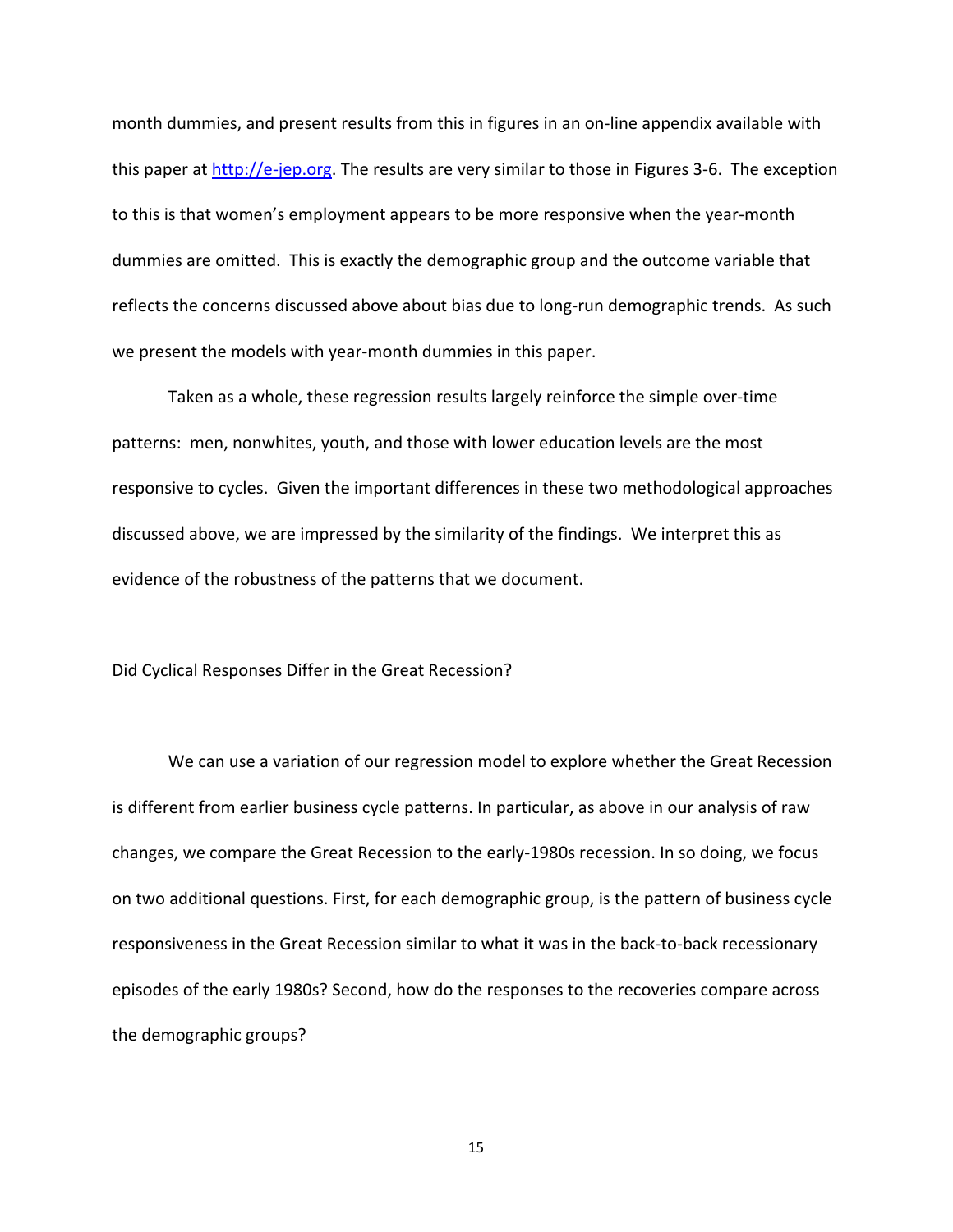To ask these questions, we again implement a regression model. We start with equation (1) but instead of estimating one equation for each major demographic group, we pool groups continuing to identify different demographic responses across major demographic group  $(\beta_{\textit{major-group}} U R_{\textit{st}})$ . In this pooled model we also allow for each major demographic groups' responsiveness to vary depending on the time period. Specifically, we expand  $\beta_{\textit{major-group}} U R_{\textit{st}}$  and include the unemployment rate impacts for three periods (the 1980s cycle, the 2007 cycle, and the middle period). For each major demographic group, we then test for equality of coefficients across the two recessions, and equality of coefficients across the two recoveries (testing whether  $\beta_{\text{major-group}}^{1980} = \beta_{\text{major-group}}^{2007}$ ).

To implement this regression, the periods are from May 1979 to November 1982 for the recessionary period of the early 1980s and from May 2007 to October 2009 for the 2007 recession, based on the minimum to maximum of the national (seasonally adjusted) unemployment rate. We pool all race/sex demographic groups—that is, we looked separately at the 14 categories of white men and women, black men and women, Hispanic men and women, four age groups (16‐19, 20‐24, 25‐44, and 45‐60), and four education groups (less than high school, high school grad only, some college, and college graduate).<sup>6</sup> The detailed findings of these regressions, along with some additional statistical tests, are presented in an on‐line appendix available with this paper at http://e-jep.org. Here, we summarize the main qualitative conclusions.

 $6$  This pooled regression is more restrictive than the stratified regressions behind Figures 3-6, because it imposes identical time dummies and state fixed effects for all demographic groups. In order to preserve the flexibility of the pooled regressions, we include as control variables group‐specific quadratic time trends and group‐specific state fixed effects. These controls allow us to recover similar coefficients to the stratified models.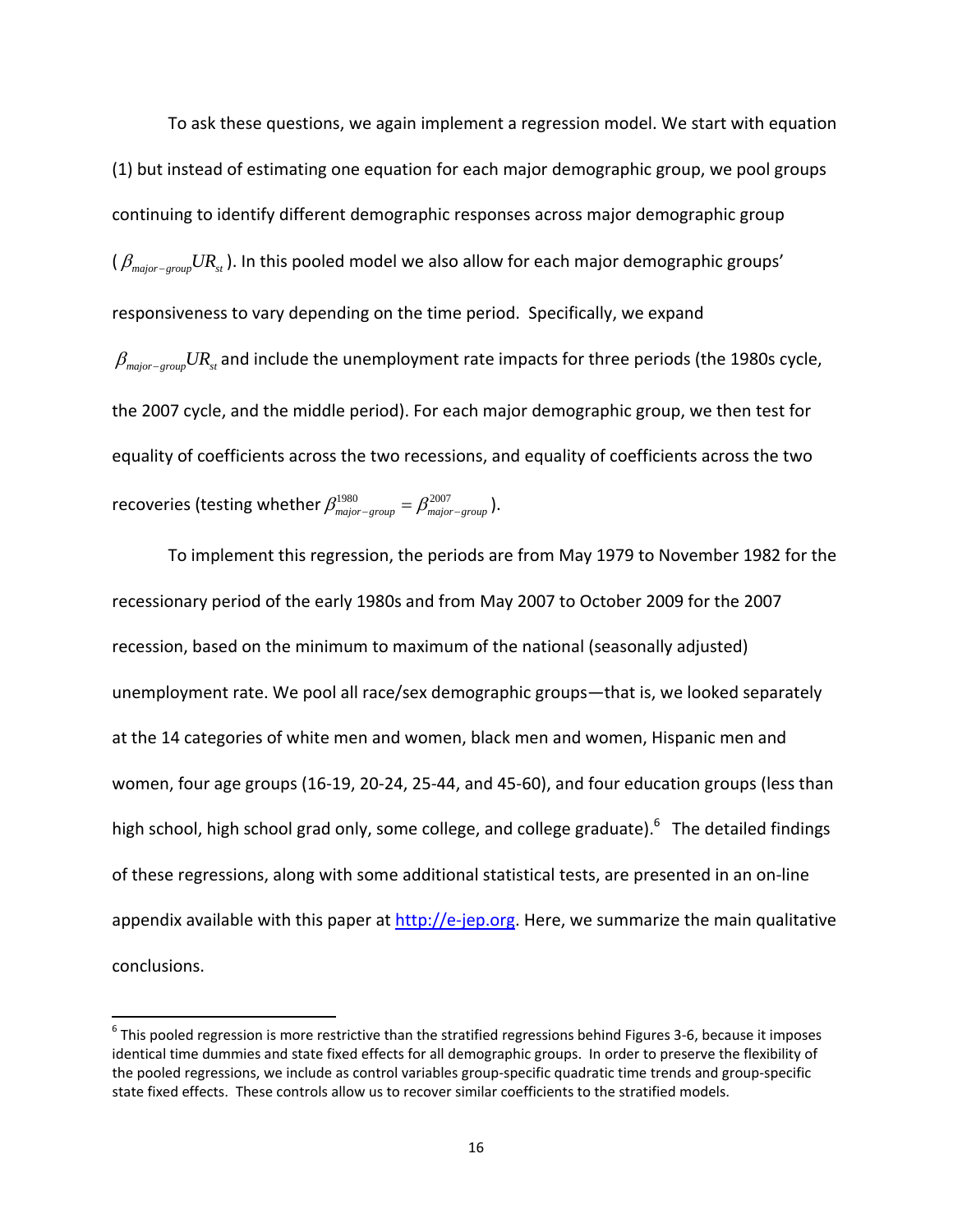First comparing the responsiveness of unemployment rates for different demographic subgroups in the recession of the 1980s and the Great Recession, the across-group patterns are similar to those of the stratified regression (Figures 3 and 4). The responsiveness of the unemployment rates of men, Hispanics, youth and those with lower education levels are higher in both recessions, while the unemployment rates of women, prime‐aged workers, and higher education groups are less responsive. For each of the race/sex groups, the cyclical responsiveness is very similar across recession periods, and we cannot reject the hypothesis of equality across the 1980 and 2007 recessions for any of these groups.<sup>7</sup> We do find that the Great Recession has statistically significantly larger impacts for older workers, and for each education category. The magnitude of the change is small, however: for example, the coefficient for those aged 45‐60 the increases from 0.70 in the 1980s recession to 0.85 in the 2007 recession. Our main punch line is thus reinforced: the Great Recession is deeper than previous recessions, but otherwise is affecting groups more or less similarly.

The story is somewhat different when we consider the responsiveness of the unemployment rate for different demographic groups in the recoveries following the 1980s and the 2007‐2009 recessions. The cyclicality for the race/sex groups is significantly lower for the Great Recession, suggesting a weaker responsiveness to the recovery. For example, for black women the coefficient is 1.58 in the 1980s recovery and 1.34 in the 2007 recovery. For the age

 $<sup>7</sup>$  In an alternative specification in which we pooled together all men as a group, we did find that the cyclicality in</sup> the Great Recession for men is statistically significantly higher than in the 1980s recession, although the magnitude of the over-time differences is fairly small.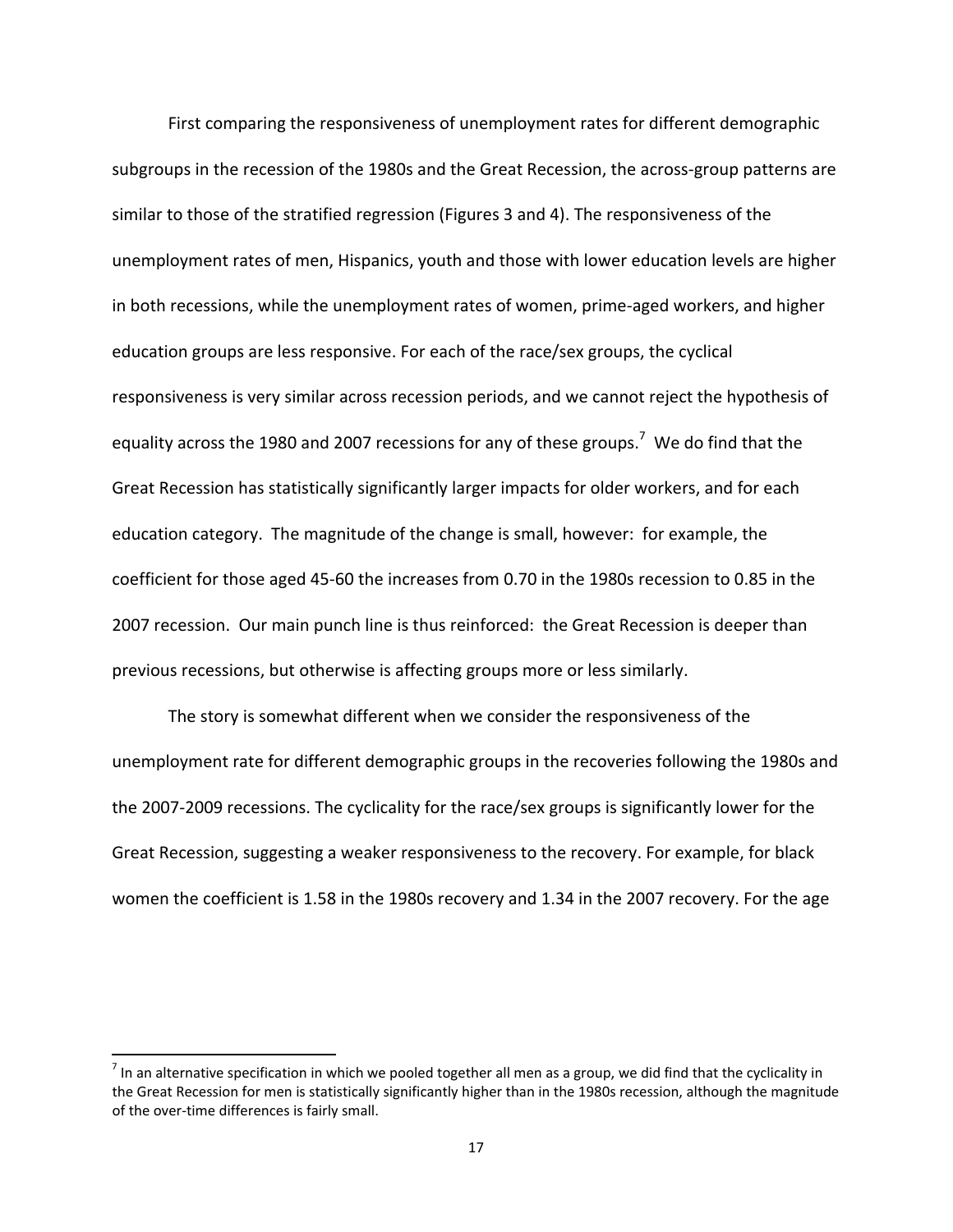and education comparisons, the patterns for the 1980s recovery and the current recovery are relatively comparable.<sup>8</sup>

What Explains the Differences Across Demographic Groups?

One likely explanation for these persistent differences in the impacts of cycles across demographic groups derives from the variation in cyclicality across industries. Construction and manufacturing are more cyclical industries while services and government are less cyclical. Furthermore, many of the demographic groups that exhibit larger cyclical variation (men, those with lower education levels, minorities) are more likely to be employed in the industries with greater exposure to cycles. As an illustration of the importance of industry in the context of demographic comparisons, Figure 7 presents a scatterplot of the percent decline in industry employment between the peak and trough of the current recession (for 52 industry groups). We show the difference in the severity of the labor market shock on the y-axis and on the x-axis is the share male in the industry (measured at the peak). We have added a bivariate regression line for guidance.<sup>9</sup> As the figure shows, the higher the share male in the industry, the larger the employment decline in the current recession. This appears to be an industry effect (as opposed

 $8$  Given that we are regressing group specific unemployment rates on the state aggregate unemployment rate, one might expect that the average across demographic subgroups (appropriately weighted by population shares) should average to 1. This is not necessarily the case because our group outcome measures come from our MORG sample where we limit the sample to those 16-60. The cycle measure, the state unemployment rate, is the

aggregate unemployment rate published by BLS (Bureau of Labor Statistics 2011).<br>
<sup>9</sup> The percent change in employment is calculated between May 2007 and October 2009 and we collapse the data to industry using the "2‐digit" NAICS industry codes. The regression line is calculated using a weighted regression, with industry employment at the peak as the weights. There are a total of 52 industries and while we include all observations to calculate the regression line, in the figure we drop the few observations outside the ‐50%, +50% range on the y-axis to improve the scaling.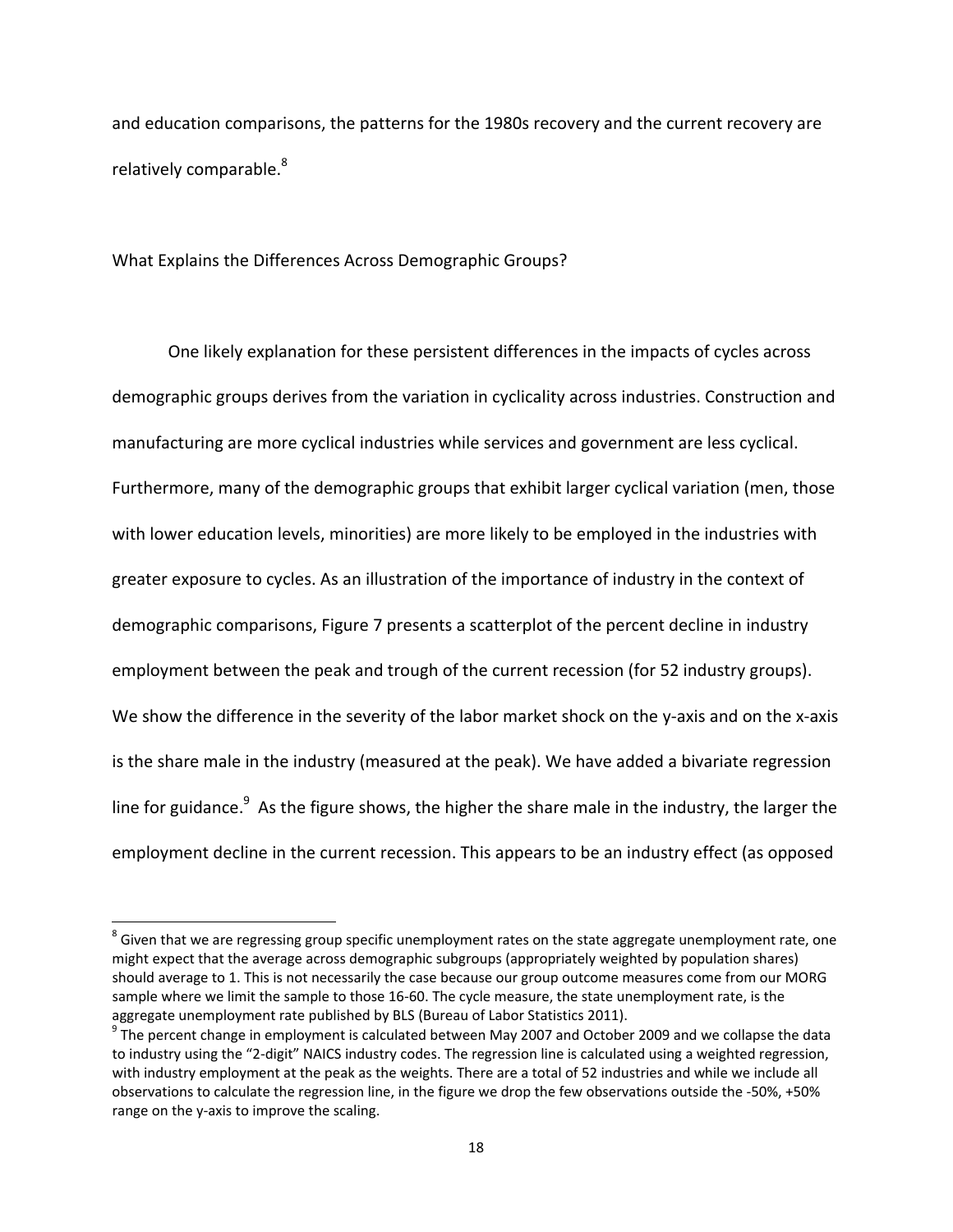to a "male" effect), because the employment pattern persists if we decompose the employment loss into the loss for women and the loss for men.

To explore this further, we create a "predicted" peak‐to‐trough change in the employment rate (May 2007 to October 2009) for each demographic group. Specifically, we follow Bartik (1991) and create predicted changes in the employment level for each demographic group by multiplying the group's share of total employment in 10 industry‐by‐3 occupation cells at the peak (May 2007) by the U.S.‐wide peak‐to‐trough change in total industry‐occupation employment and summing across industry‐occupations. The difference between the actual and predicted changes can be interpreted as the demographic group‐ specific component of employment loss that operates above (or below) the direct effect of being in cyclical industry-occupations.<sup>10</sup>

We present the results in Table 3, where we present the predicted change in the employment rate (column 2), the actual change in the employment rate (column 3), and the employment rate at the peak (column 1, repeated from Table 1).

The results in Table 3 show that the difference in the cyclicality between men and women is explained almost completely by the gender differences in the industry-occupation of employment. The male employment rate is predicted to decrease by 7.4 percentage points slightly larger than the observed decline of 7.1 percentage points. The female employment rate is predicted to drop by 3.0 percentage points just below the observed 3.4 percentage point

 $10$ Using detailed industry codes in the CPS-MORG, we group observations into 10 major industries: (1) Agriculture, Forestry and Fishing (2) Mining (3) Construction (4) Manufacturing (5) Transportation Warehousing, and Utilities (6) Wholesale Trade (7) Retail Trade (8) Finance, Insurance, Real Estate and Information (9) Services and (10) Public Administration. Within each industry, observations are grouped into three occupational categories: managerial, clerical/services, and blue collar. We create regression‐based seasonally adjusted data series for each group‐ industry‐occupation prior to performing this analysis.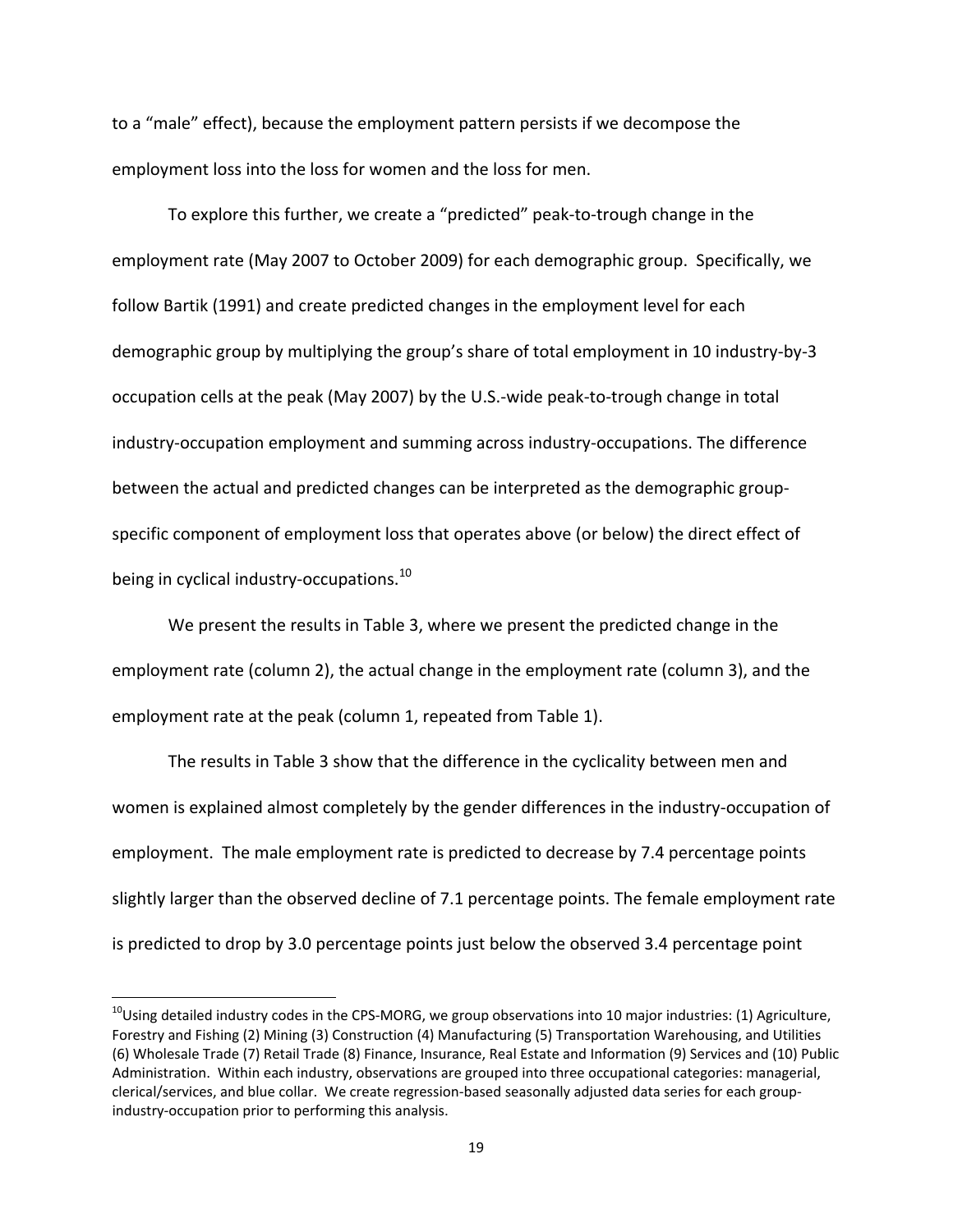decline. Interestingly, the Great Recession has larger impacts than predicted for blacks, young workers, and more educated workers. On the other hand, whites, older workers, and less educated workers experienced smaller declines than predicted. For example, older workers (45‐ 60) experienced a 3.3 percentage point reduction in their employment rate, two percentage points lower than their predicted decline. College educated workers experienced a 4.6 percentage point decline in their employment rate compared to the predicted decline of 3.2 percentage points. The largest discrepancies between predicted and actual change are for youth, especially for teens. For this group, their industry/occupation mix predicts a loss of 1.6 percentage points of employment; the actual loss was 7.3 points. We speculate that this may reflect the dynamics of hiring and separations during the recession. Workers with job tenure were able to lower their rate of quits, but those starting without jobs (such as youth) may have been hit hardest by the large drop in hiring rates (Davis et al 2012).

# **Conclusion**

The labor market decline during Great Recession and its aftermath has been both deeper and longer than the early 1980s recession—indeed, the longest and deepest since the Great Depression. The labor market effects of the Great Recession have not been not uniform across demographic groups. Men, blacks, Hispanics, youth, and those with lower education levels experience more employment declines and unemployment increases compared to women, whites, prime aged workers, and those with high education levels. However, these dramatic differences in the cyclicality across demographic groups have been remarkably stable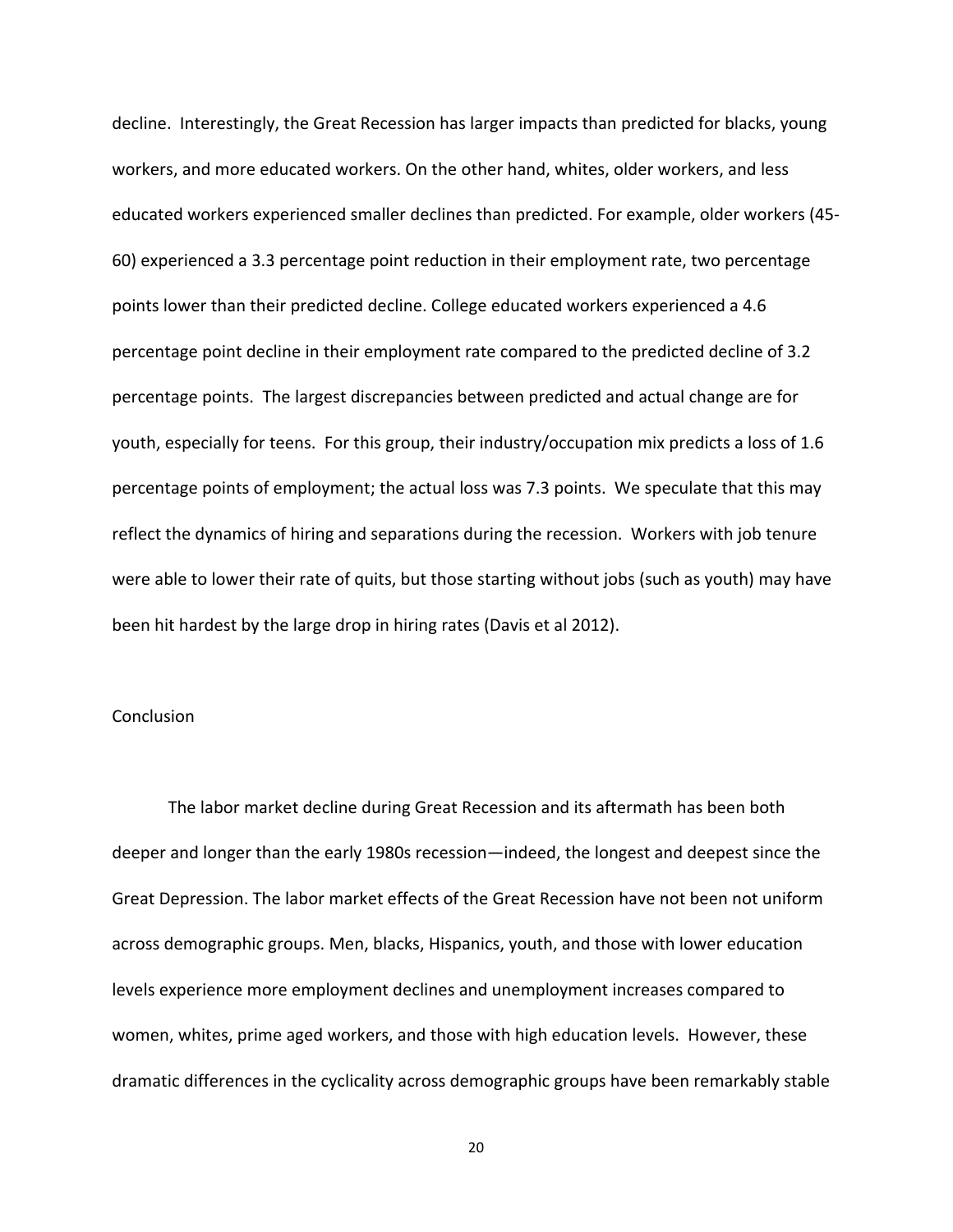since at least the late 1970s and across recessionary periods versus expansionary periods. These gradients persist despite the dramatic changes in the labor market over the past 30 years, including the increase in labor force attachment for women, Hispanic immigration, the decline of manufacturing, and so on.

The general tone of these findings might be surprising given much emphasis in the press on the "man‐cession"—that is, the greater effect that the Great Recession has had on men (see, for example "As Layoffs Surge, Women May Pass Men in Job Force", *New York Times*, Feb. 6, 2009, "Jobs Market: Men, Hit Hardest in Recession, are Getting Work Faster Than Women", *Washington Post,* July 6, 2011). Our analysis shows that men, across recessions and recoveries, experience more cyclical labor market outcomes. This is largely the result of their higher propensity to be employed in highly cyclical industries such as construction and manufacturing. On the other hand, women are more likely to be employed in less cyclical industries such as services and public administration. More generally, much of the difference in the effect of cycles across groups during the 2007 recession is explained by being at greater exposure to the fluctuations due to the industries and occupations that they are employed in.

Although overall the 2007‐2009 recession appears similar to the 1980s recession, it did have somewhat greater responsiveness for women's employment, and for the youngest and oldest workers. Further, we do find evidence of a "he‐covery;" and the extent to which the current recovery is being experienced more by men than women (compared to the 1980s recovery) is largely due to a drop in women's cyclicality during the current recovery.

Despite these various distinctions, the overarching picture is one of stability in the demographic patterns of response to the business cycle over time. Who loses in the Great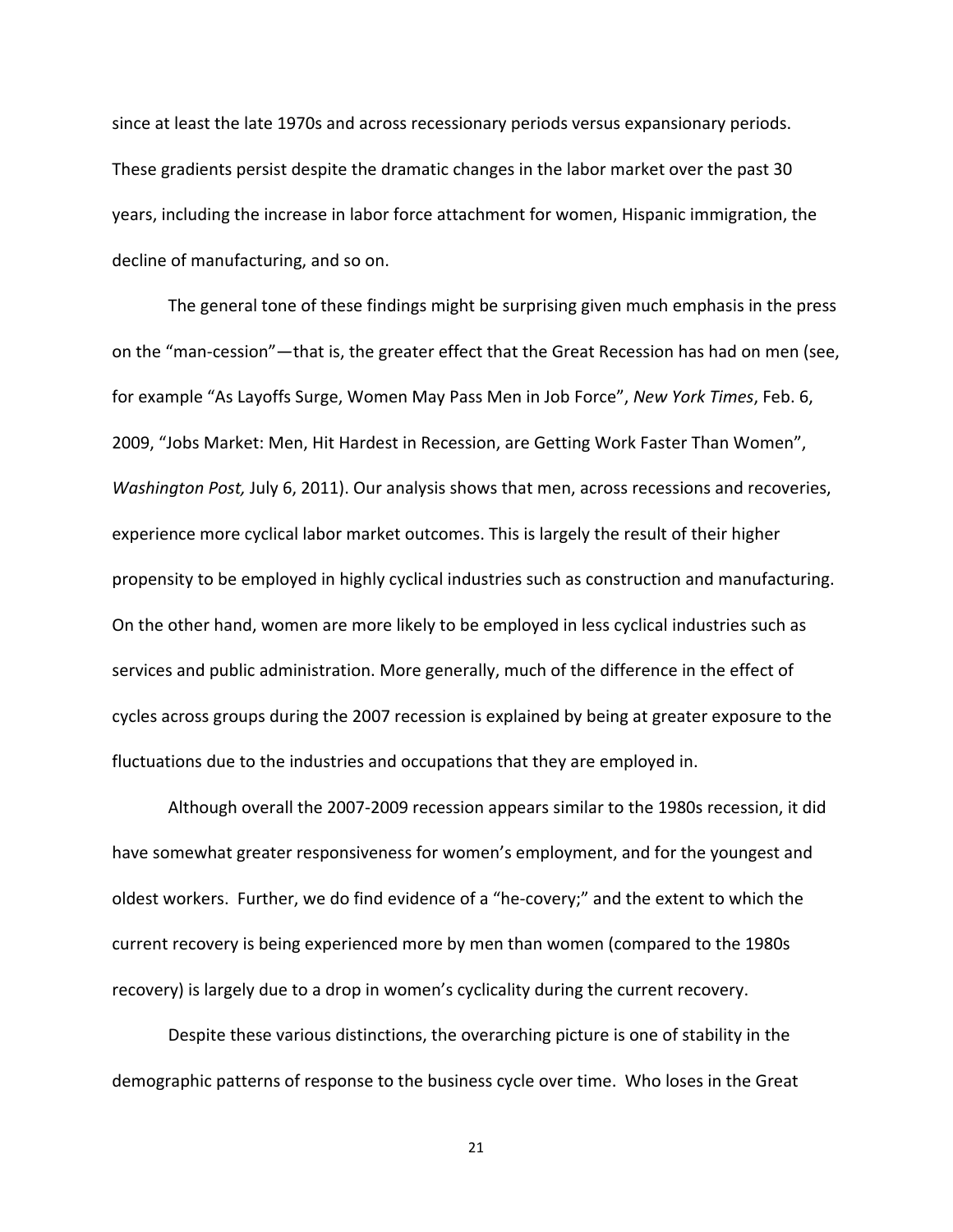Recession? The same groups who lost in the recessions of the 1980s, and who experience weaker labor market outcomes even in the good times. Viewed through the lens of these demographic patterns across labor markets, the Great Recession is different from business cycles over the three decades earlier in size and length, but not in type.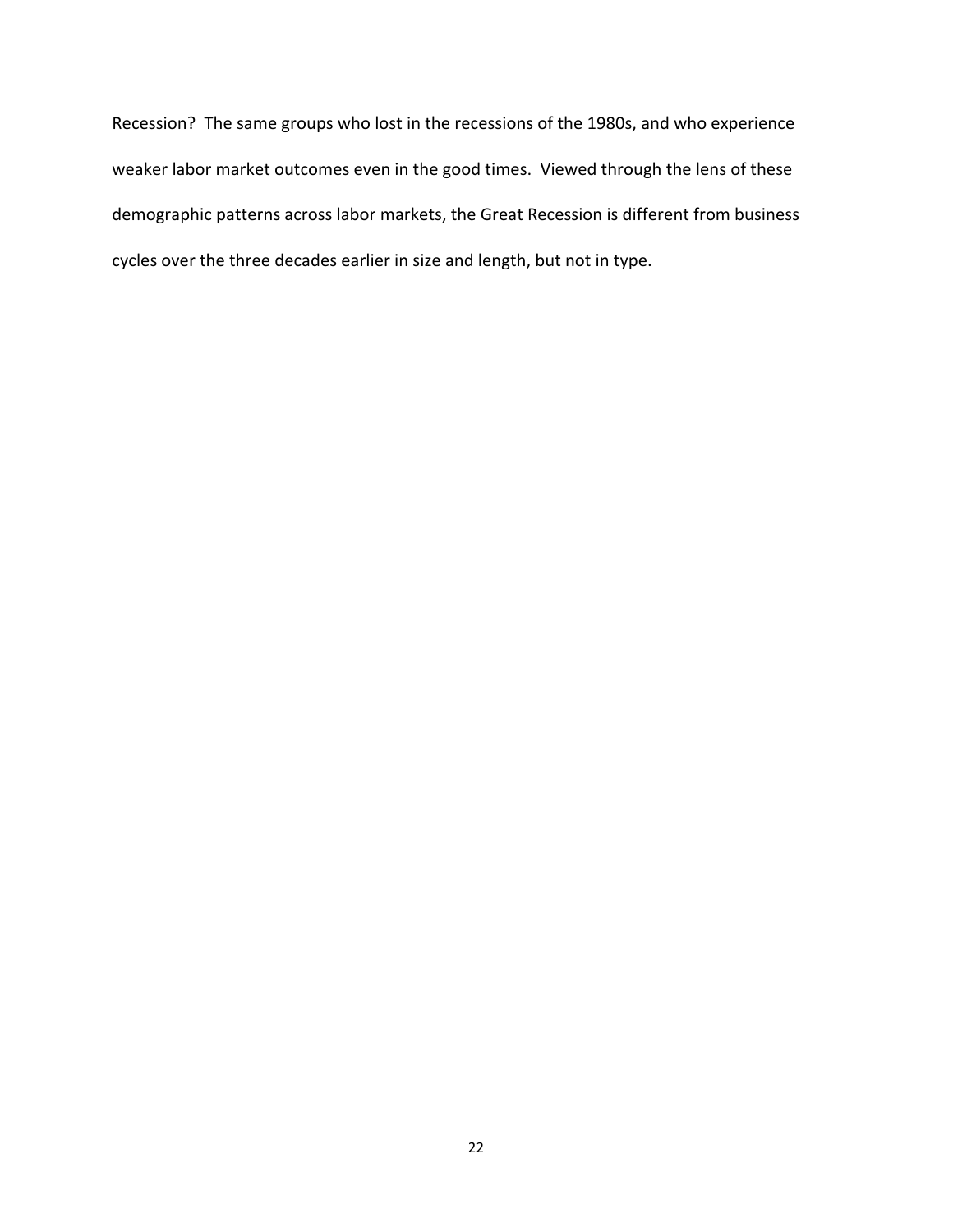# Acknowledgements

We thank David Autor and Timothy Taylor for helpful editorial guidance. We also received valuable input from Marianne Bitler, Mary Daly, Nicole Fortin and Jean Roth. Doug Miller thanks the Center for Health and Wellbeing at Princeton University for support.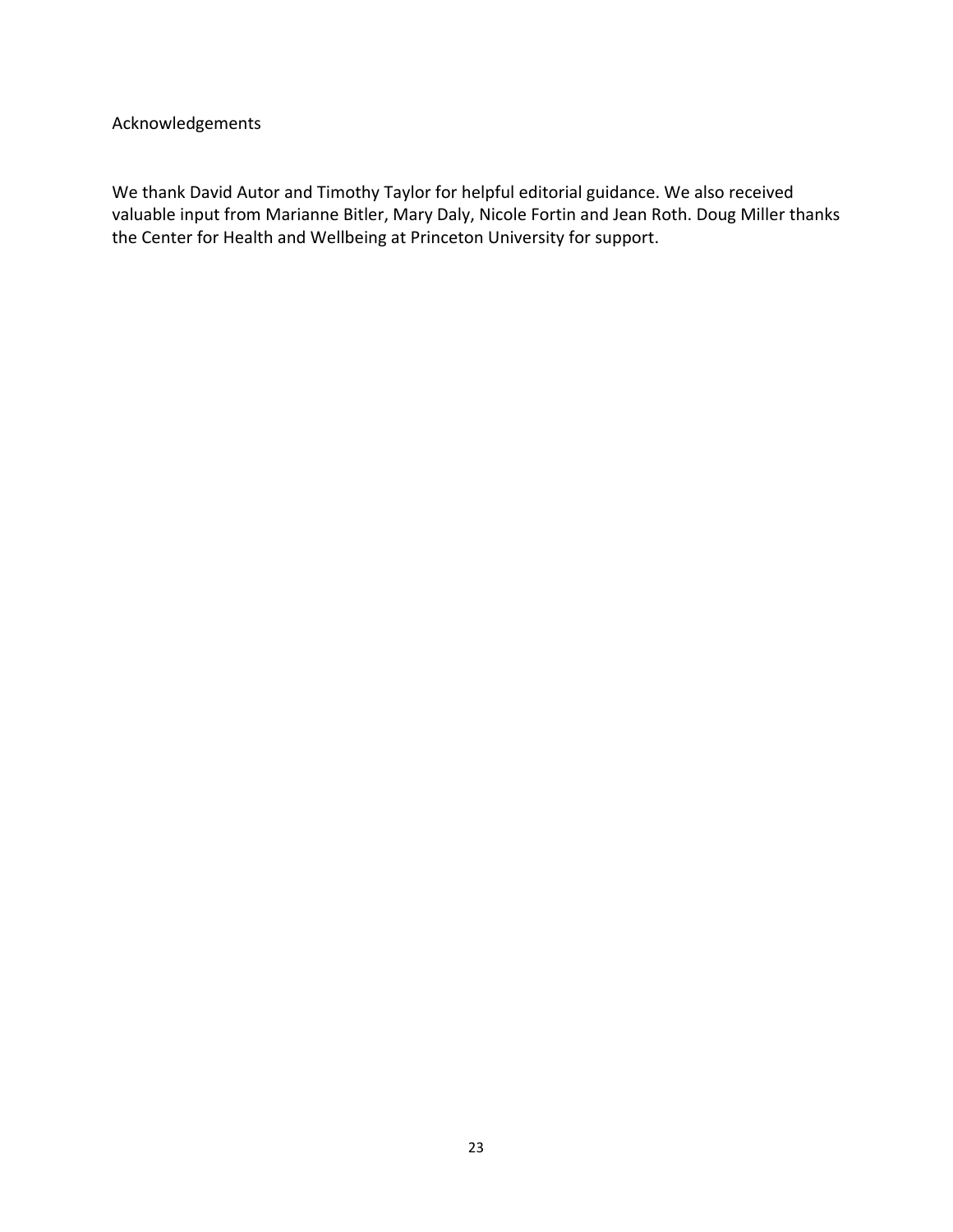# References

Acs, Gregory and Douglas Wissoker. 1991. "The Impact of Local Labor Markets on the Employment Patterns of Young Inner‐City Males." Mimeo, Urban Institute.

Autor, David H., Lawrence F. Katz, and Melissa S. Kearney. 2008. "Trends in U.S. Wage Inequality: Revising the Revisionists." The Review of Economics and Statistics*,* 90(2): 300‐323.

Bartik, Timothy J. 1991. "Who Benefits from State and Local Economic Development Policies?" W.E. Upjohn Institute for Employment Research. Kalamazoo Michigan.

Bartik, Timothy J. 1993a. "The Effects of Local Labor Markets on Individual Labor Market Outcomes for Different Demographic Groups and the Poor." W.E. Upjohn Institute Working Paper 93‐23.

Bartik, Timothy J. 1993b. "Economic Development and Black Economic Success." Upjohn Institute Technical Report No. 93‐001.

Bartik, Timothy J. 1994 "The Effects of Metropolitan Job Growth on the Size Distribution of Family Income." Journal of Regional Science, 34(4):483‐501.

Bartik, Timothy J. 1996. "The Distributional Effects of Local Labor Demand and Industrial Mix: Estimates Using Individual Panel Data." Journal of Urban Economics, 40(2):150‐178.

Biddle, Jeff, and Daniel S. Hamermesh. 2011 "Cycles of Wage Discrimination." NBER working paper No. 17326.

Bils, Mark. 1985. "Real Wages over the Business Cycle: Evidence from Panel Data." Journal of Political Economy, 93(4): 666‐689.

Bitler, Marianne and Hilary Hoynes. 2010. "The State of the Safety Net in the Post‐Welfare Reform Era." Brookings Papers on Economic Activity, Fall 2010, pp. 71‐127.

Blanchard, Olivier J. and Lawrence F. Katz. 1992. "Regional Evolutions." Brookings Papers on Economic Activity, 1:1992.

Blank, Rebecca. 1989. "Disaggregating the Effect of the Business Cycle on the Distribution of Income." Economica, 56:141‐163.

Blank, Rebecca. 1990 "Why are Wages Cyclical in the 1970s?" Journal of Labor Economics, 8(1):16‐47.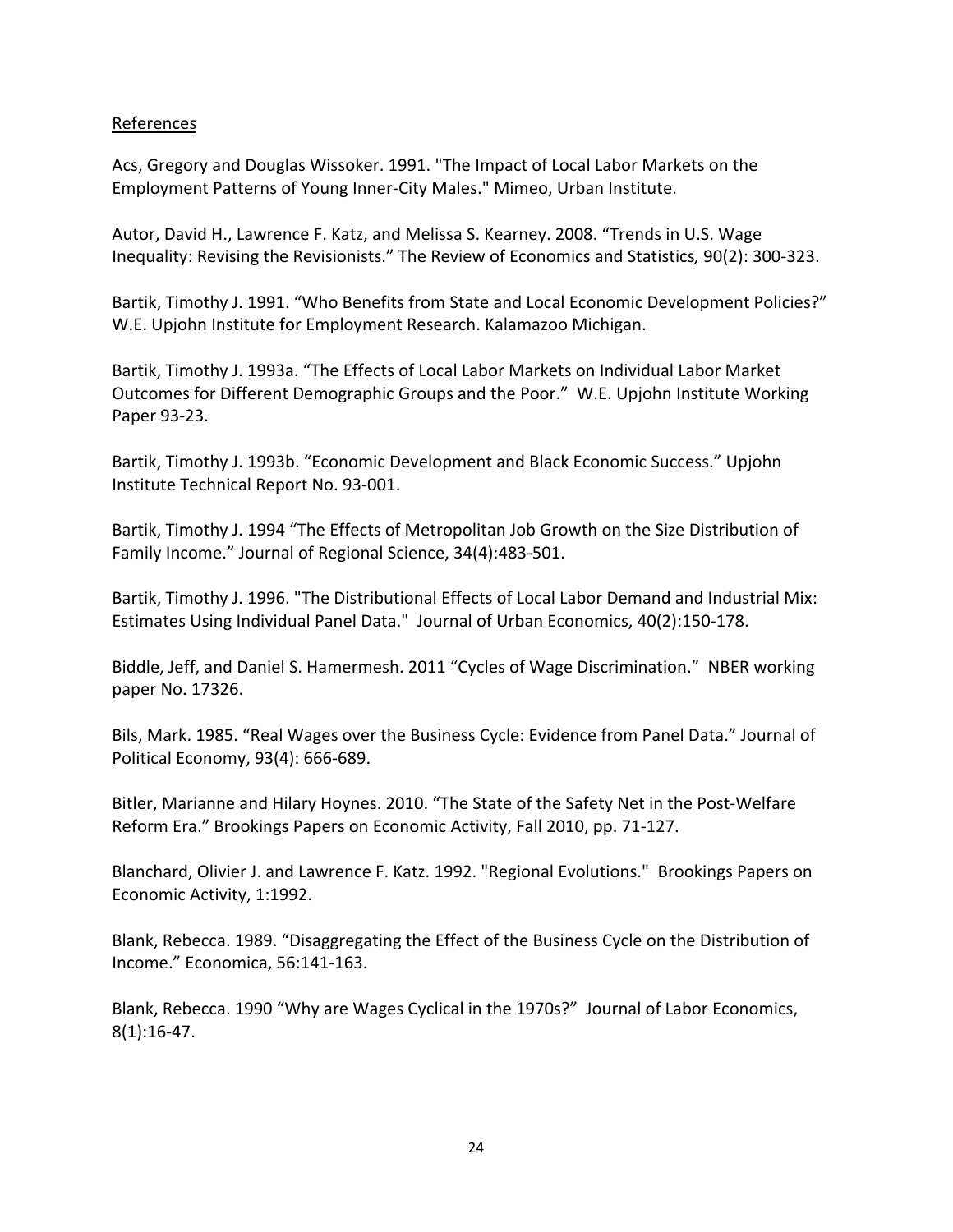Blank, Rebecca. 1993. "Why Were Poverty Rates So High in the 1980s?" In Poverty and Prosperity in the Late Twentieth Century, eds. Dimitri Papadimitriou and Edward Wolff. New York: St. Martin's Press.

Blank, Rebecca and Alan Blinder. 1986. "Macroeconomics, Income Distribution, and Poverty." In Fighting Poverty: What Works and What Doesn't, ed. Sheldon Danziger and Daniel Weinberg. Cambridge, MA: Harvard University Press.

Blank, Rebecca and David Card. 1993. "Poverty, Income Distribution and Growth: Are They Still Related?" Brookings Papers on Economic Activity, 2:1993.

Bound, John and Richard Freeman. 1992. "What Went Wrong? The Erosion of Relative Earnings and Employment Among Young Black men in the 1980s" The Quarterly Journal of Economics, 107:201‐232.

Bound, John and Harry Holzer. 1993. "Industrial Shifts, Skill Levels, and the Labor Market for White and Black Males". The Review of Economics and Statistics, 75(3): 387‐396.

Bound, John and Harry Holzer. 1995. "Structural Changes, Employment Outcomes, and Population Adjustments Among Whites and Blacks: 1980‐1990." Institute for Research on Poverty Discussion Paper #1057‐95.

Bureau of Economic Analysis. 2011. Personal Consumption Expenditures: Chain Type Price Index. Obtained from the Federal Reserve Economic Data (FRED) on 9/9/11. http://research.stlouisfed.org/fred2/series/PCECTPI

Bureau of Labor Statistics. 2011. Local Area Unemployment Statistics from the Current Population Survey. http://www.bls.gov/lau/, accessed 8/15/11.

Bureau of Labor Statistics. 2012a. Labor Force Statistics from the Current Population Survey. http://www.bls.gov/cps/, accessed 2/20/12.

Bureau of Labor Statistics. 2012b. Current Employment Statistics ‐ CES (National). http://www.bls.gov/ces/, accessed 2/20/12.

Cain, Glen and Ross Finnie. 1990. "The Black‐White Difference in Youth Employment: Evidence from Demand Side Factors." Journal of Labor Economics, 8:S364‐95.

Cutler, David M. and Lawrence F. Katz. 1991. "Macroeconomic Performance and the Disadvantaged." Brookings Papers on Economic Activity, 1:1991, 1‐74.

Daly, Mary, Bart Hobijn, and Rob Valletta. 2011. "The Recent Evolution of the Natural Rate of Unemployment." Journal of Economic Perspectives, forthcoming.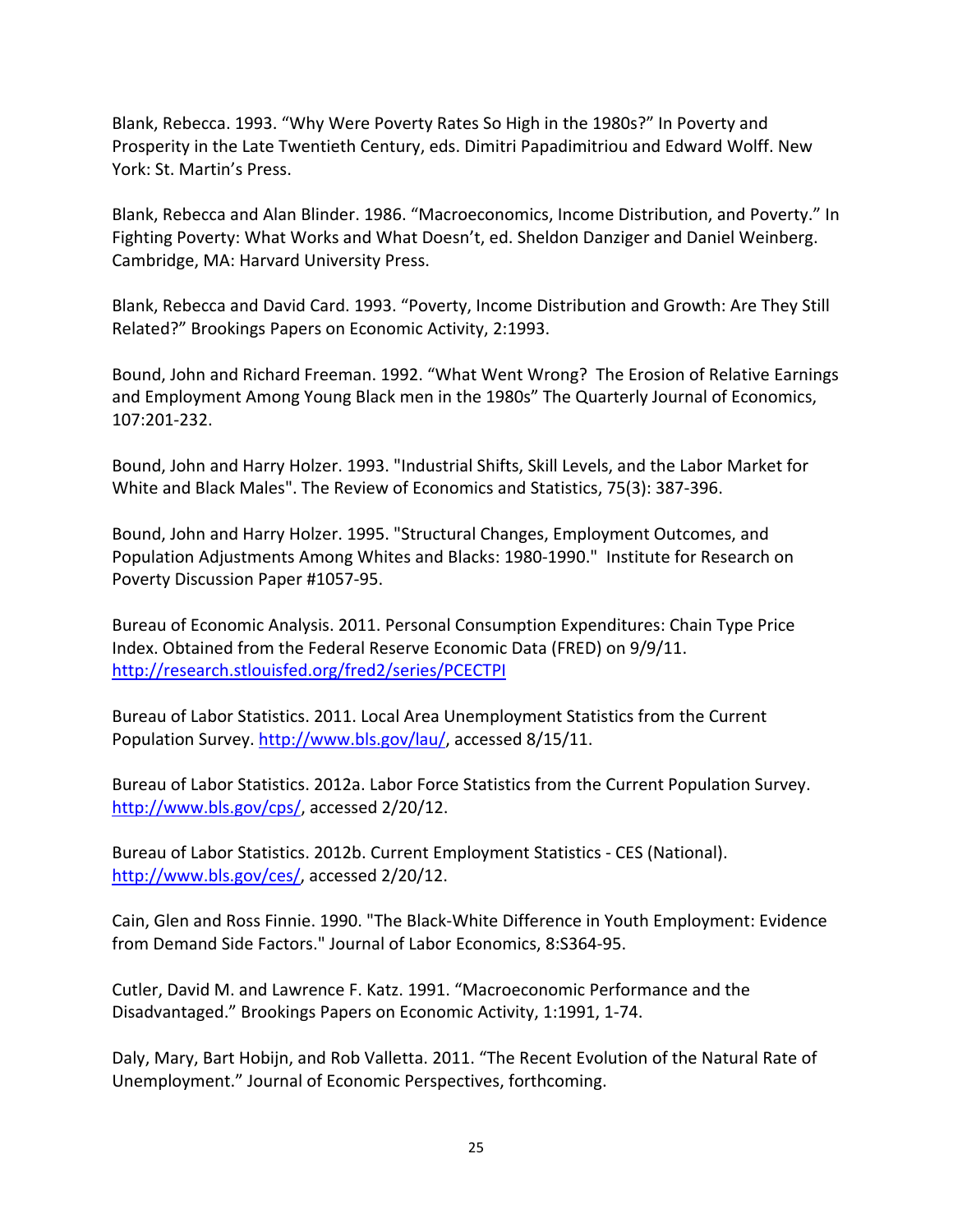Davis S.J., R. Jason Faberman, and John Haltiwanger, 2012. "Labor Market flows in the cross section and over time." *Journal of Monetary Economics* 59, 1–18.

Deaton, Angus. 2011. "The financial crisis and the well‐being of Americans," The Hicks Lecture, Oxford, May 16th, 2011.

DeNavas‐Walt, Carmen, Bernadette D. Proctor, and Jessica C. Smith. 2011. Current Population Reports, P60‐239, Income, Poverty, and Health Insurance Coverage in the United States: 2010, U.S. Census Bureau, U.S. Government Printing Office, Washington, DC.

Elsby, Michael, Bart Hobijn, and Aysegul Sahin. 2010. "The Labor Market in the Great Recession." Brookings Papers on Economic Activity, 2:2010, 1‐48.

Farber, Henry. 2011. "Job Loss in the Great Recession: Historical Perspective from the Displaced Workers Survey, 1984‐2010." NBER Working Paper No. 17040.

Freeman, Richard. 1982. "Economic Determinants of Geographic and Individual Variation in the Labor Market Position of Young Persons." In The Youth Labor Market Problem: Its Nature, Causes, and Consequences, ed. R Freeman and D. Wise. Chicago: University of Chicago Press.

Freeman, Richard. 1991a. "Labour Market Tightness and the Mismatch Between Demand and Supply of Less‐Educated Young Men in the United States in the 1980s." In Mismatch and Labour Mobility, ed. P. Schioppa. Cambridge: Cambridge University Press.

Freeman, Richard. 1991b. "Employment and Earnings of Disadvantaged Young Men in a Labor Shortage Economy." In The Urban Underclass, ed. C. Jencks and Peterson. Washington DC: Brookings Institution Press.

Freeman, Richard. 2001. "The Rising Tide Lifts...?" NBER Working Paper 8155.

Freeman, Richard and William Rodgers III. 2000. "Area Economic Conditions and the Labor Market Outcomes of Young Men in the 1990s Expansion", in Robert Cherry and William Rodgers III, eds., Prosperity for All, New York: Russell Sage Foundation, pp. 50‐87. Goodman, Christopher J. and Steven M. Mance. 2011. "Employment loss and the 2007‐09 recession: an overview." Monthly Labor Review. 134 (4): 3‐12.

Hines, James, Hilary Hoynes and Alan Krueger. 2001. "Another Look at Whether a Rising Tide Lifts all Boats." In The Roaring Nineties: Can Full Employment Be Sustained, Alan Krueger and Robert Solow, editors. Russell Sage Foundation: New York.

Holzer, Harry J. 1991. "Employment, Unemployment, and Demand Shifts in Local Labor Markets." The Review of Economics and Statistics, 73(1): 25‐32.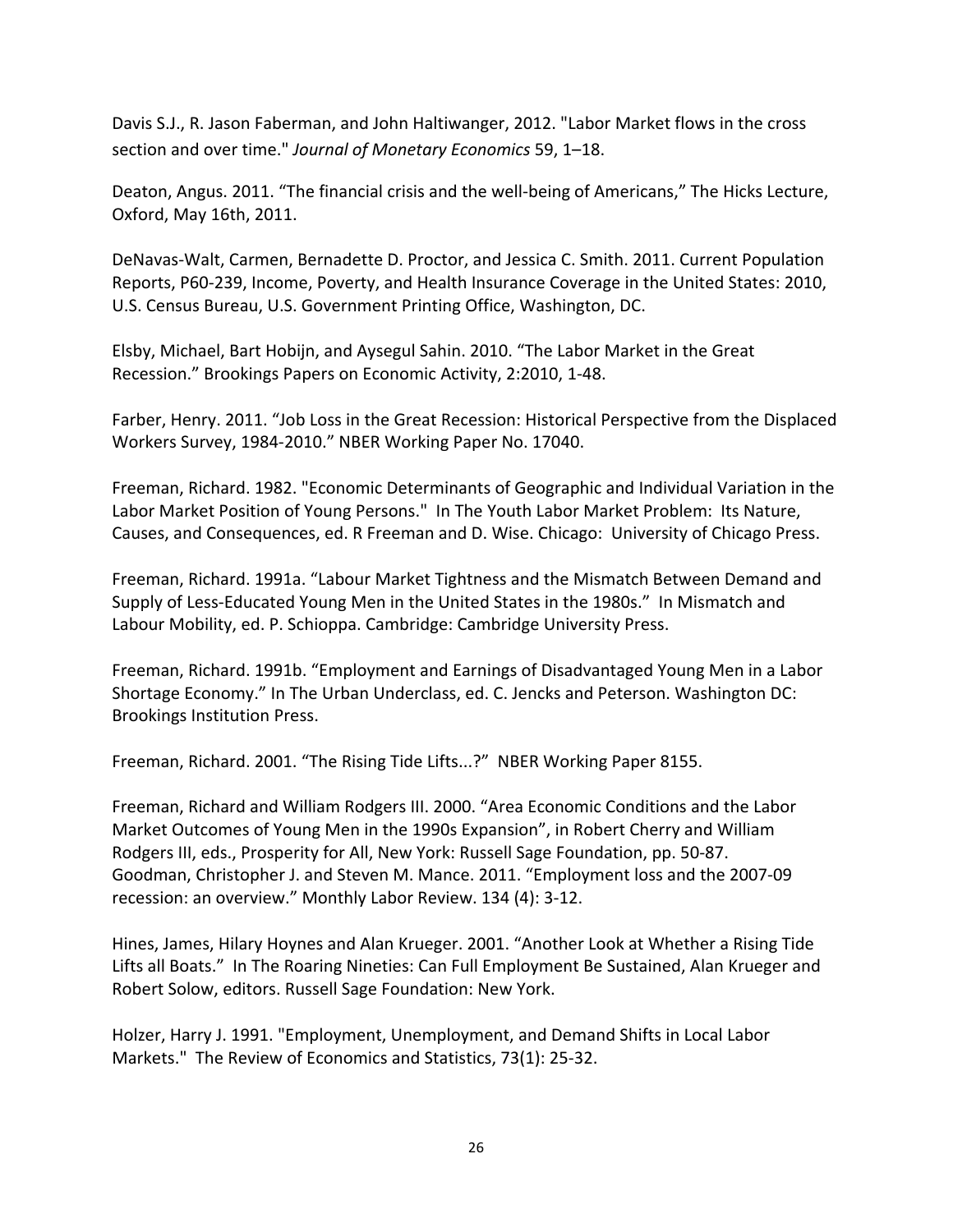Howell, David R. and Bert M. Azizoglu. 2011. "Unemployment Benefits and Work Incentives: The U.S. Labor Market in the Great Recession." Political Economy Research Institute, Working Paper No. 257.

Hoynes, Hilary W. 2000. "The Employment and Earnings of Less Skilled Workers Over the Business Cycle", in Finding Jobs: Work and Welfare Reform, edited by Rebecca Blank and David Card. Russell Sage Foundation: New York, pp. 23‐71.

Irwin, Neil and Brady Dennis. 2011. "Jobs Market: Men, Hit Hardest in Recession, are Getting Work Faster Than Women." *The Washington Post.* July 6, 2011.

Juhn, Chinhui and Simon Potter. 2006. "Changes in Labor Force Participation in the Unites States." Journal of Economic Perspectives, 20 (3): 27‐46.

Keane, Michael, Robert Moffitt and David Runkle. 1988. "Real Wages over the Business cycles: Estimating the Impact of Heterogeneity with Micro Data." Journal of Political Economy 96:1232‐1266.

Kochhar, Rakesh. 2011. "In Two Years of Economic Recovery, Women Lost Jobs, Men Found Them," Pew Social & Demographic Trends, Washington, D.C.

Kochhar, Rakesh, Richard Fry, and Paul Taylor. 2011. "Wealth Gaps Rise to Record Highs Between Whites, Blacks, and Hispanics." Pew Social & Demographic Trends, Washington, D.C.

National Bureau of Economic Research (2011). "U.S. Business Cycle Expansions and Contractions." http://www.nber.org/cycles.html, accessed 9/1/2011.

Rampell, Catherine. 2009. "As Layoffs Surge, Women May Pass Men in Job Force." *The New York Times,* February 6, 2009.

Reich, Michael. 2010. "High Unemployment after the Great Recession: Why? What Can We Do?" Center on Wage and Employment Dynamics Policy Brief.

Rothstein, Jesse. 2011. "Unemployment and Job Search in the Great Recession," NBER Working Paper No. 17534.

Sierminska, Eva, and Yelena Takhtamanova. 2011. "Job Flows, Demographics, and the Great Recession," in: Who Loses in the Downturn? Economic Crisis, Employment, and Income Distribution, Immervoll, Peichl, Tatsiramos and Polachek, Eds. Research in Labor Economics, Vol. 32: 115‐154.

Solon, Gary, Robert Barsky, and Jonathan Parker. 1994. "Measuring the Cyclicality of Real Wages: How Important Is Composition Bias?" Quarterly Journal of Economics 109(1): 1‐26.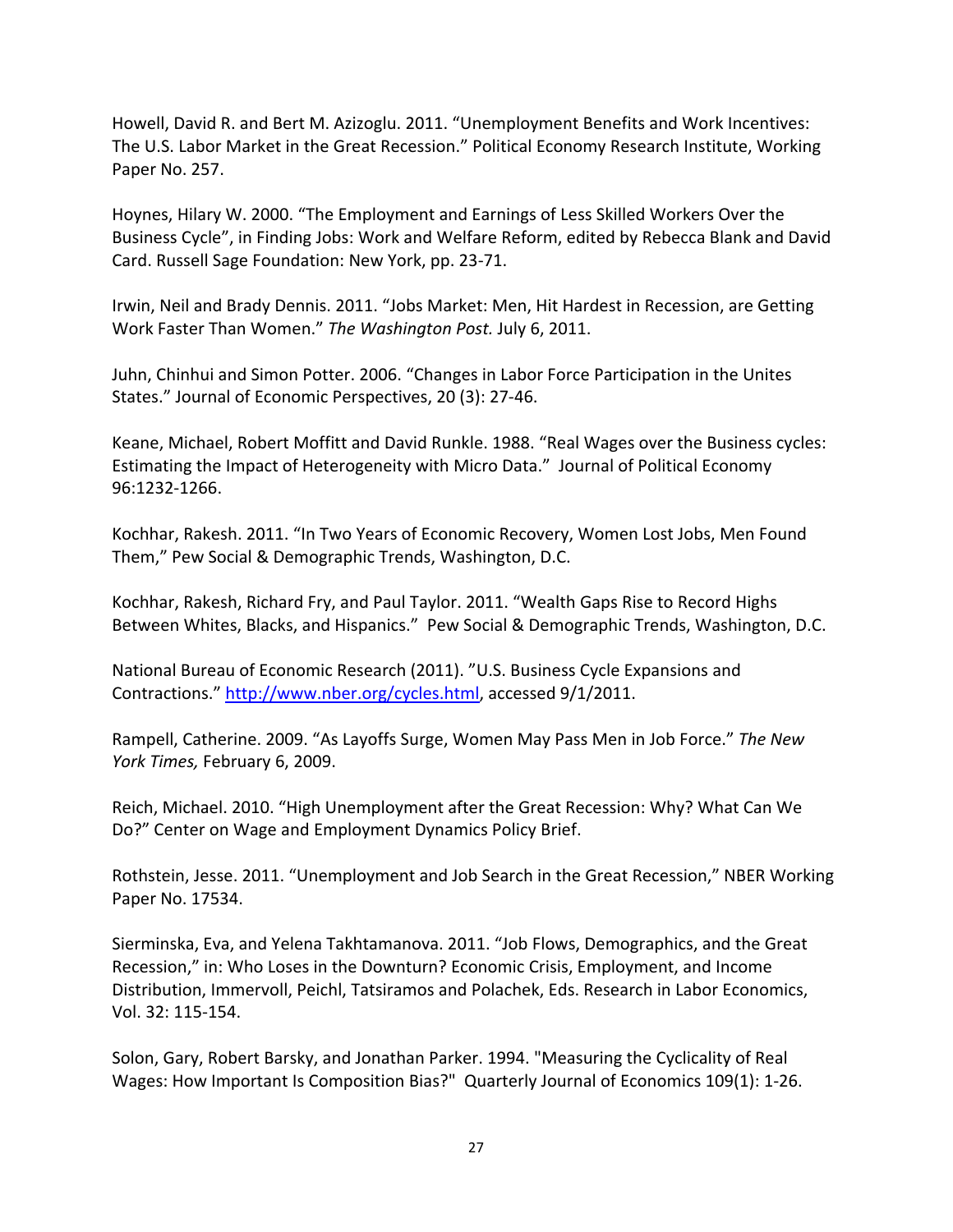Stevens, Ann Huff, Douglas L. Miller, Marianne Page, and Mateusz Filipski. 2011. "The Best of Times, the Worst of Times: Understanding Pro‐cyclical Mortality," NBER Working Paper No. 17657.

Verick, Sher. 2009. "Who is Hit Hardest During a Financial Crisis? The Vulnerability of Young Men and Women to Unemployment in and Economic Downturn." Institute for the Study of Labor (IZA) Discussion Paper No. 4359.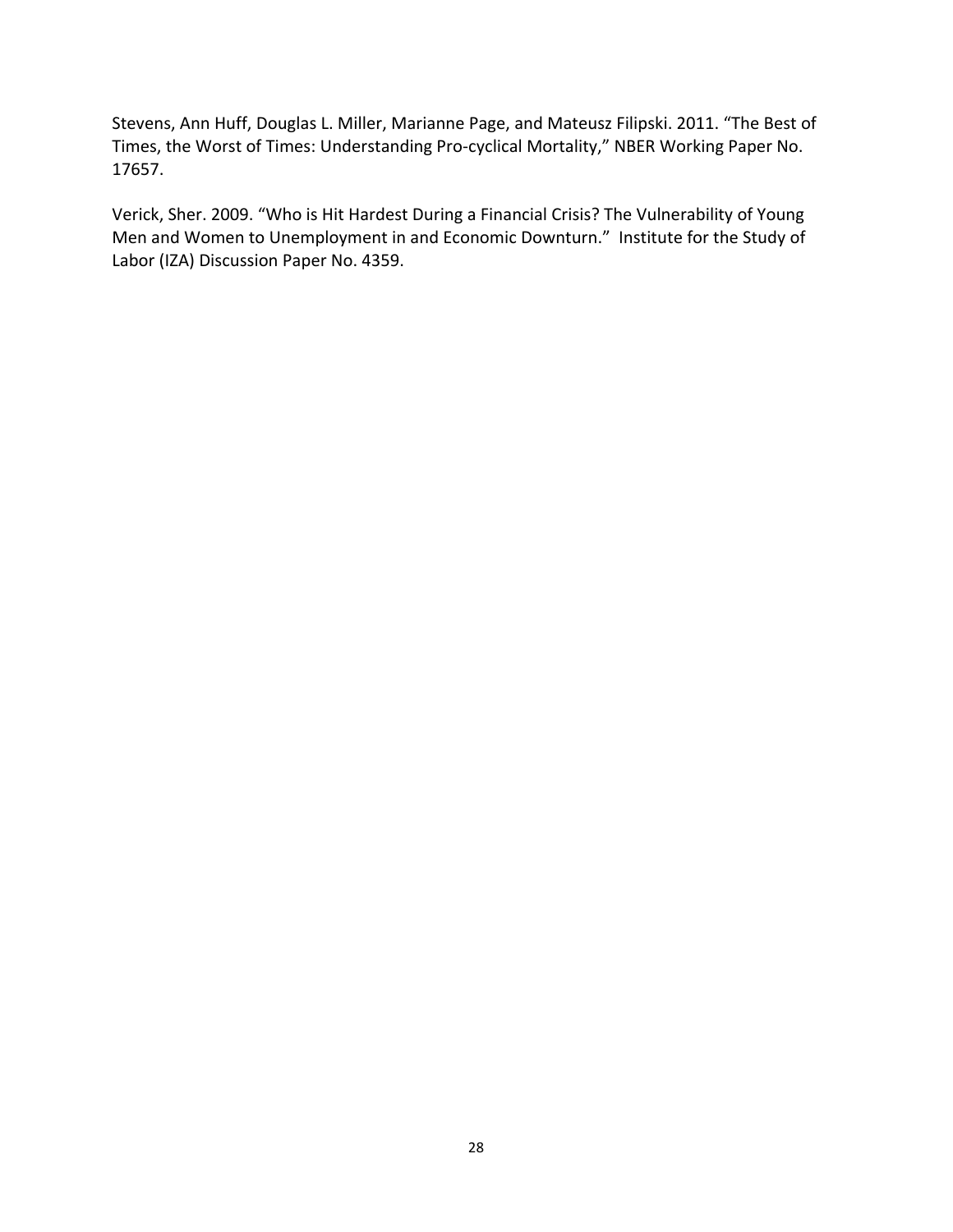

Figure 1: US Seasonally Adjusted Unemployment Rate, Months Since Peak

Source: Current Population Survey (Bureau of Labor Statistics (2012a)). Labor market peaks come from NBER (2011). 1980 recession combines the recessions beginning in 1/80 and 7/81 into one cycle.



Figure 2: US Seasonally Adjusted Employment, Months Since Peak

Source: Current Employment Statistics (Bureau of Labor Statistics (2012b)). Labor market peaks come from NBER (2011). 1980 recession combines the recessions beginning in 1/80 and 7/81 into one cycle.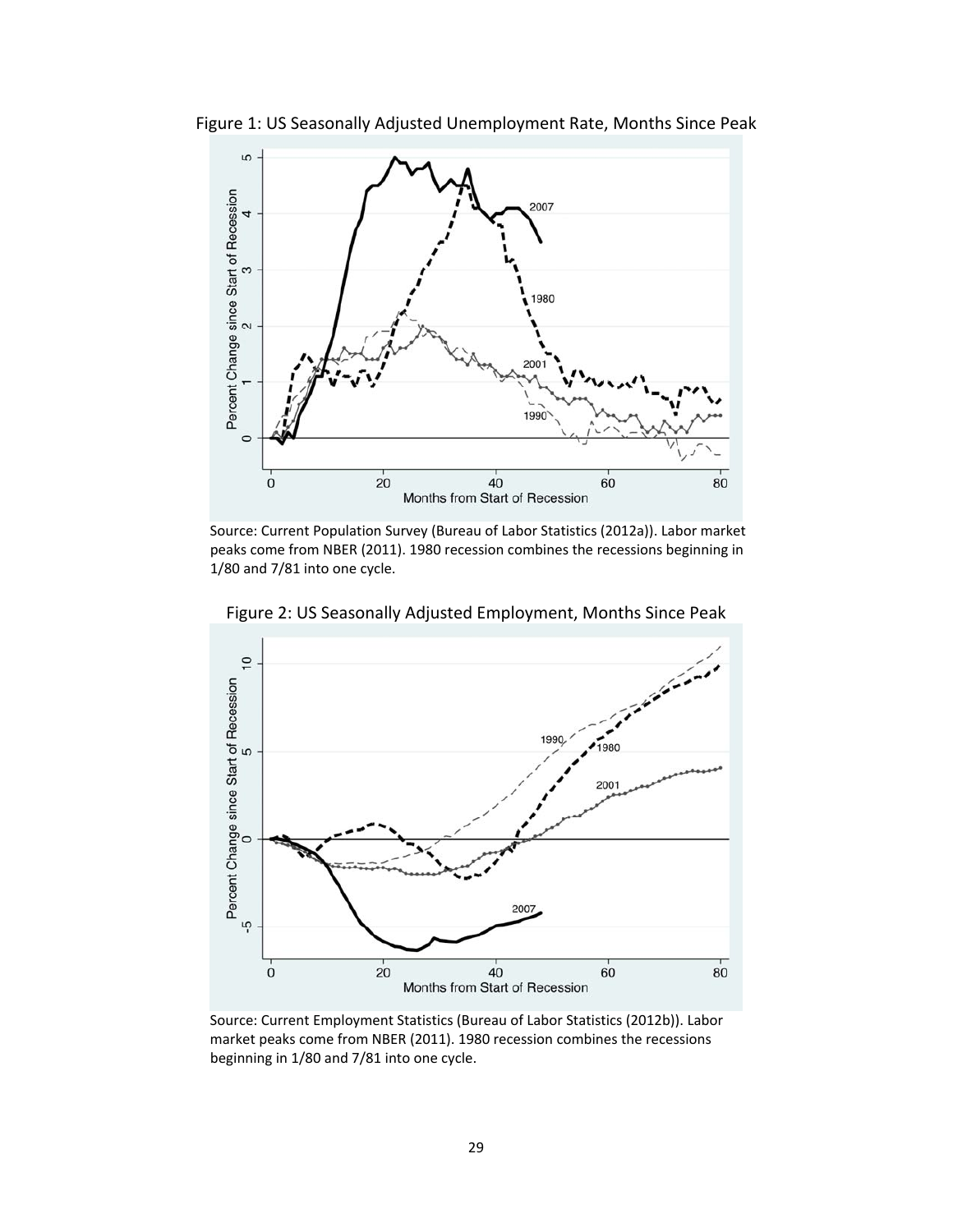

Figure 3: Impact of State Unemployment Rate on Group Unemployment Rate, by Single Year of Age

Figure 4: Impact of State Unemployment Rate on Group Unemployment Rate, by Race/Sex, and Education



Source: Authors' tabulations of the MORG for 1/1979‐12/2011. Each point is the estimate on state unemployment rate from a separate regression (along with the 95% confidence interval) for a given demographic group. The model also includes fixed effects for demographic group, state, and year‐month, as well as state linear time trends. See text for details.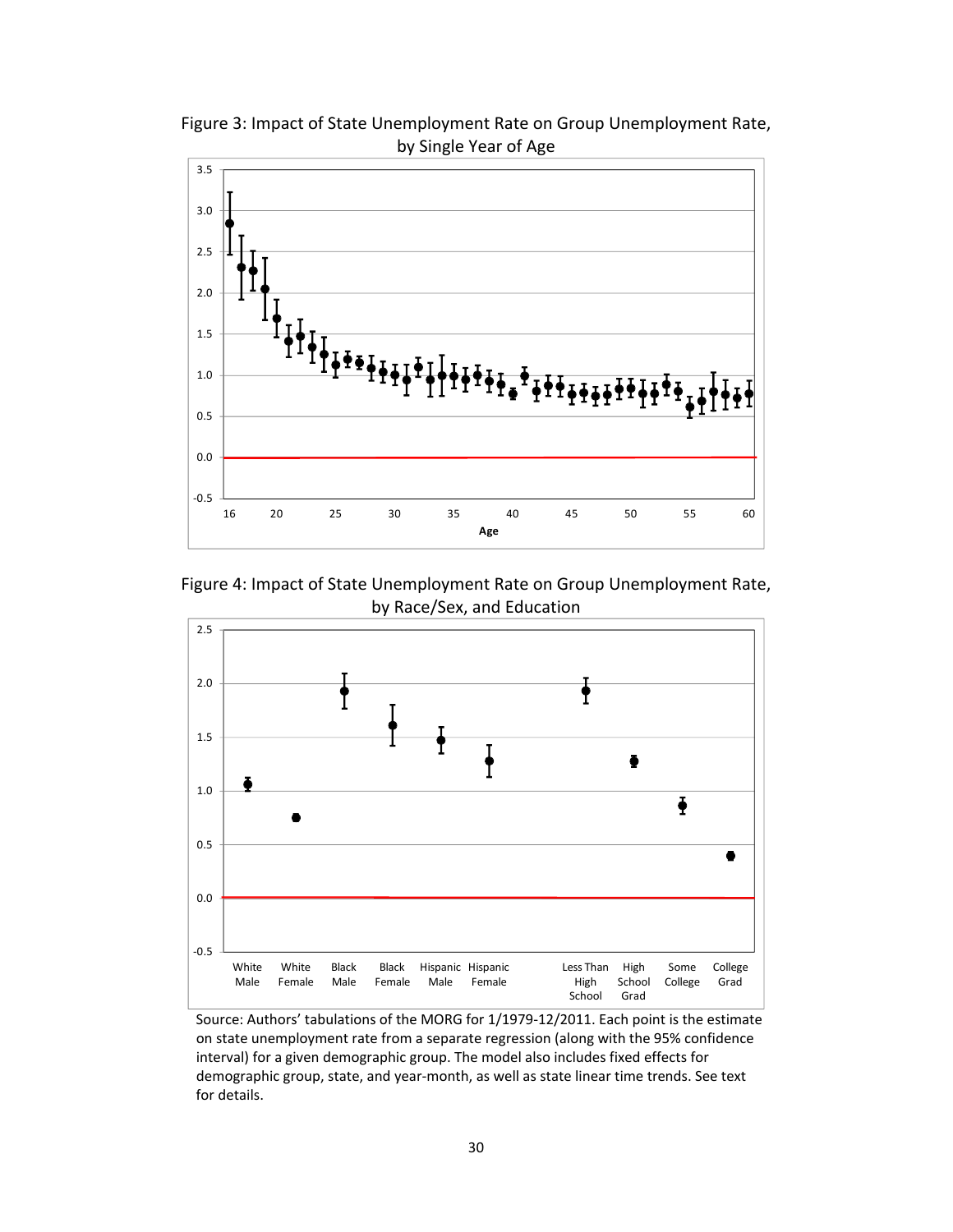

Figure 5: Impact of State Unemployment Rate on Group Employment Rate, by Single Year of Age

Figure 6: Impact of State Unemployment Rate on Group Employment Rate, By Race/Sex and Education



Source: Authors' tabulations of the MORG for 1/1979‐12/2011. Each point is the estimate on state unemployment rate from a separate regression (along with the 95% confidence interval) for a given demographic group. The model also includes fixed effects for demographic group, state, and year‐month, as well as state linear time trends. See text for details.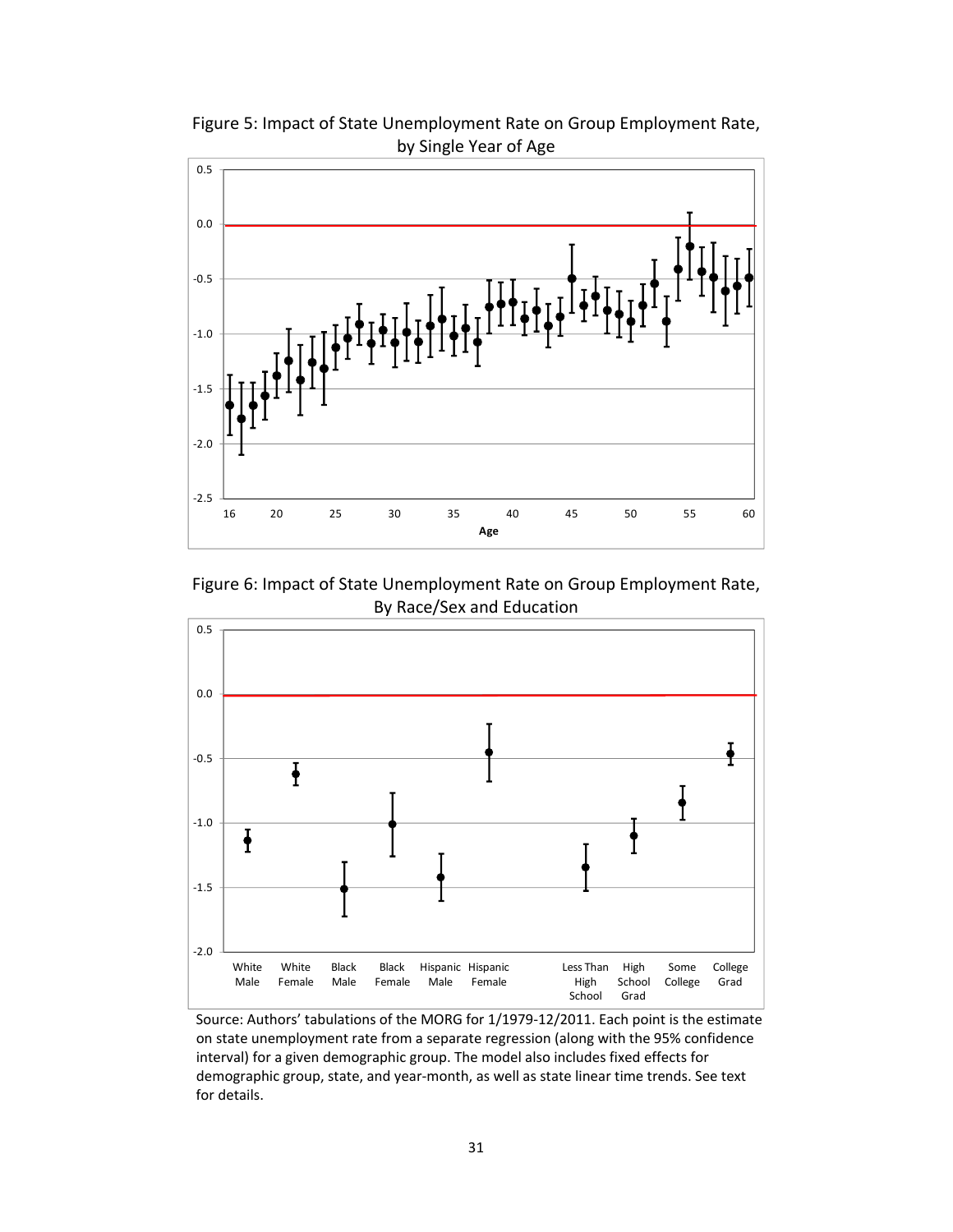

Figure 7: Percent Change in Employment over 2007 Recession Versus Share Male, by Industry

Source: Authors' tabulations of CPS‐MORG. Observations are weighted by total industry employment in May 2007 (the start of the recession). Industry classification is based on 2‐digit sectors from the 2002 North American Industry Classification System (NAICS).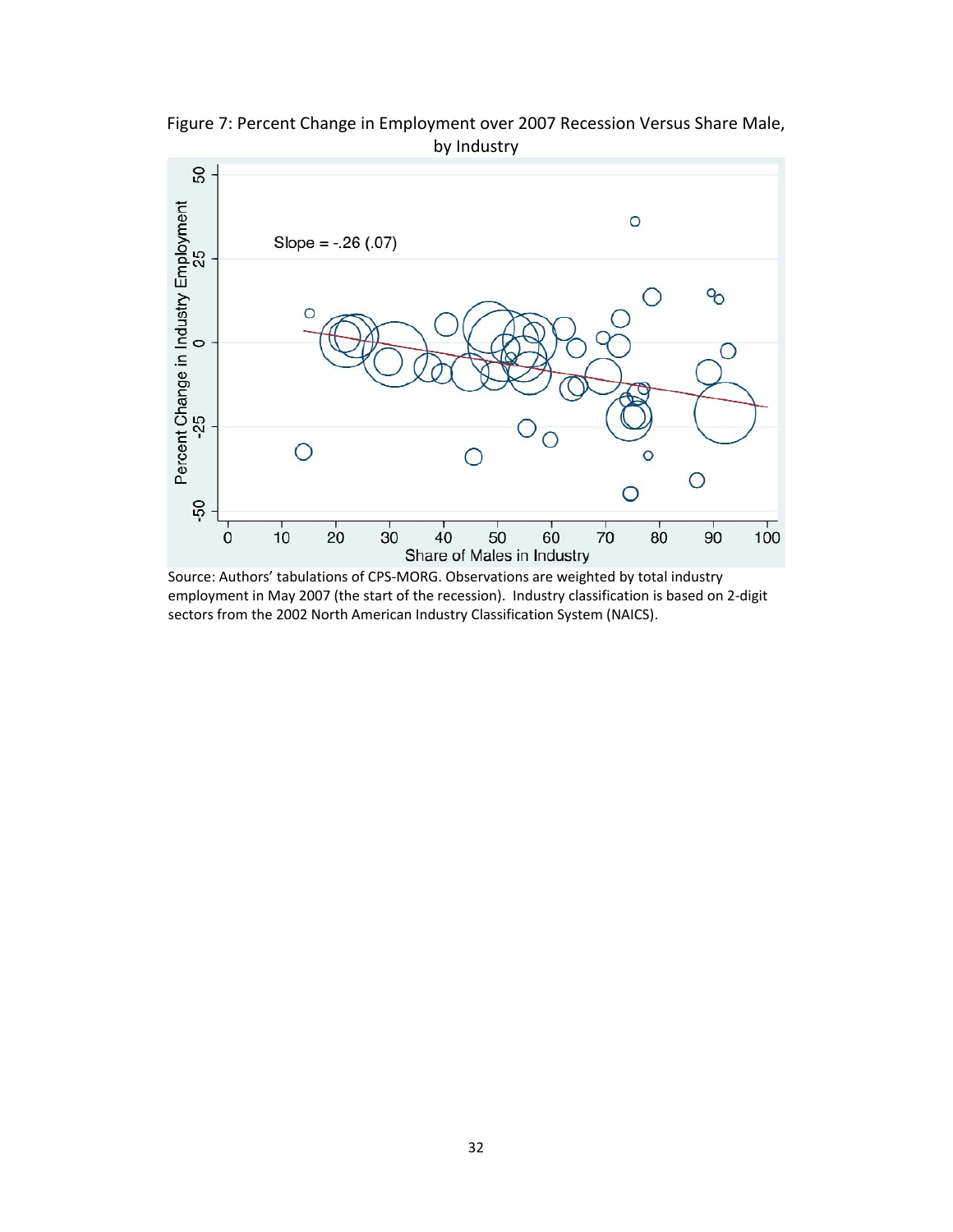|                    | Employment<br>Rate | Unemployment<br>Rate | <b>Usual Weekly</b><br>Earnings<br>$(2010\$ | <b>Hours Last</b><br>Week |
|--------------------|--------------------|----------------------|---------------------------------------------|---------------------------|
| White Men          | 81                 | 3.6                  | \$830                                       | 34                        |
| White Women        | 71                 | 3.2                  | 499                                         | 25                        |
| <b>Black Men</b>   | 66                 | 9.1                  | 448                                         | 26                        |
| <b>Black Women</b> | 59                 | 6.5                  | 401                                         | 24                        |
| Hispanic Men       | 79                 | 6.2                  | 524                                         | 32                        |
| Hispanic Women     | 58                 | 4.9                  | 298                                         | 20                        |
| Age 16 to 19       | 33                 | 14.4                 | 69                                          | 8                         |
| Age 20 to 24       | 68                 | 6.4                  | 306                                         | 23                        |
| Age 25 to 44       | 81                 | 3.7                  | 679                                         | 32                        |
| Age 45 to 60       | 75                 | 3.3                  | 707                                         | 30                        |
| Less than HS       | 48                 | 10.1                 | 187                                         | 16                        |
| HS Grad            | 72                 | 5.4                  | 306                                         | 28                        |
| Some College       | 76                 | 3.6                  | 545                                         | 29                        |
| College Grad       | 86                 | 1.6                  | 1,039                                       | 35                        |

Table 1: Labor Market Outcomes by Race, Gender, Education, and Age, May 2007

Source: Authors' tabulations of CPS‐MORG.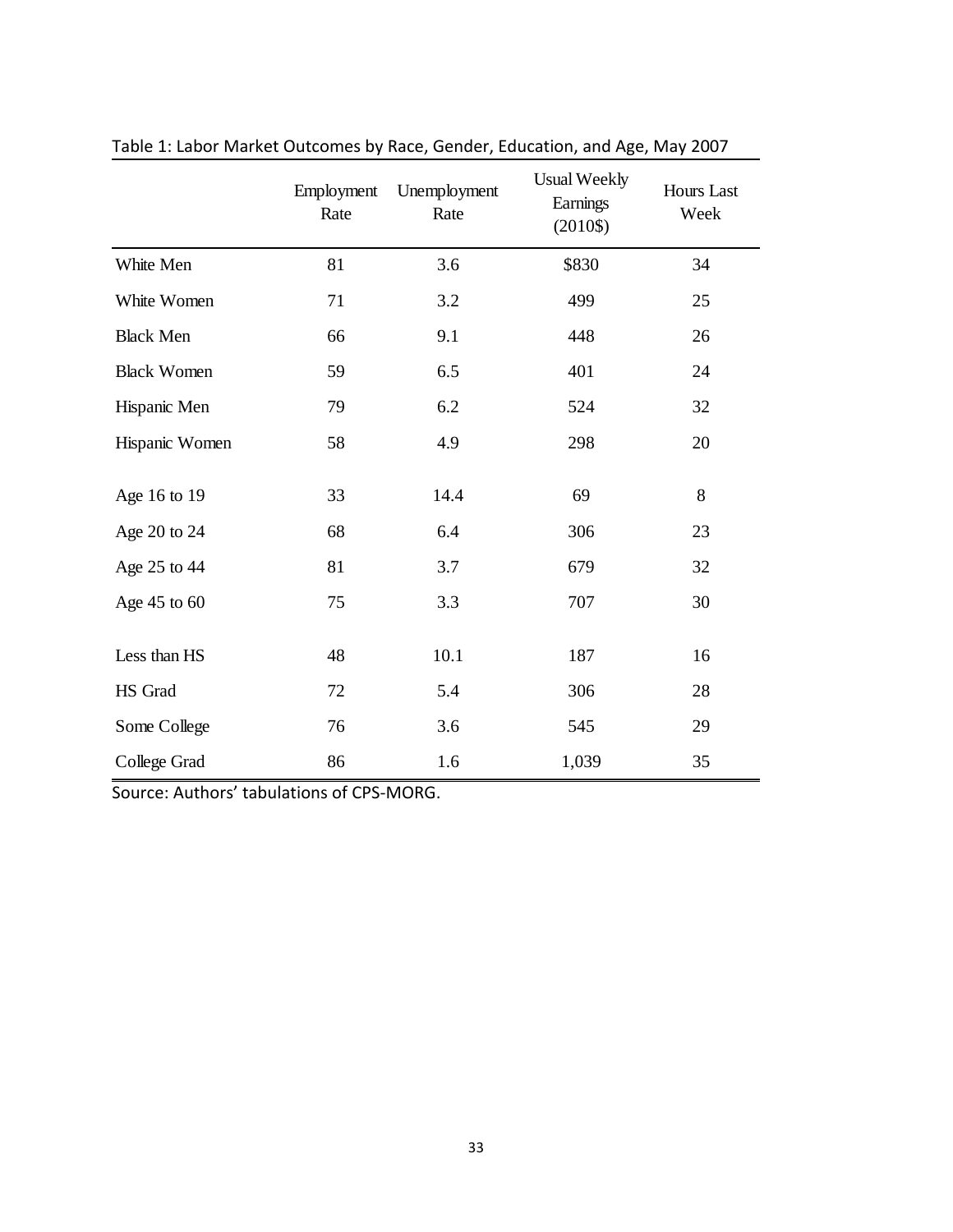|                    | Peak-to-Trough Changes in<br><b>Unemployment Rate</b> |                         | Peak-to-Trough Changes in<br><b>Employment Rate</b> |                         |  |
|--------------------|-------------------------------------------------------|-------------------------|-----------------------------------------------------|-------------------------|--|
|                    | May 1979 to<br><b>Nov 1982</b>                        | May 2007 to<br>Oct 2009 | May 1979 to<br><b>Nov 1982</b>                      | May 2007 to<br>Oct 2009 |  |
| White Men          | 5.79                                                  | 6.47                    | $-4.79$                                             | $-7.34$                 |  |
| White Women        | 3.73                                                  | 3.59                    | 1.92                                                | $-2.81$                 |  |
| <b>Black Men</b>   | 11.91                                                 | 9.50                    | $-8.41$                                             | $-9.02$                 |  |
| <b>Black Women</b> | 4.79                                                  | 5.73                    | $-0.85$                                             | $-6.14$                 |  |
| Hispanic Men       | 10.23                                                 | 6.09                    | $-10.94$                                            | $-6.25$                 |  |
| Hispanic Women     | 3.63                                                  | 6.46                    | $-0.56$                                             | $-4.97$                 |  |
| Age 16 to 19       | 10.55                                                 | 10.86                   | $-6.99$                                             | $-7.79$                 |  |
| Age 20 to 24       | 8.05                                                  | 8.76                    | $-5.39$                                             | $-8.69$                 |  |
| Age 25 to 44       | 5.29                                                  | 5.78                    | $-2.05$                                             | $-5.90$                 |  |
| Age $45$ to $60$   | 3.57                                                  | 3.89                    | $-0.82$                                             | $-2.93$                 |  |
| Less than HS       | 10.83                                                 | 8.12                    | $-5.95$                                             | $-8.72$                 |  |
| HS Grad            | 5.96                                                  | 8.28                    | $-3.37$                                             | -7.99                   |  |
| Some College       | 3.64                                                  | 5.17                    | $-0.02$                                             | $-4.72$                 |  |
| College Grad       | 1.75                                                  | 2.84                    | $-1.35$                                             | $-2.15$                 |  |

Table 2: Peak to Trough Changes in Unemployment and Employment Rates by Group, 1980 and 2007 Recessions

Source: Authors' tabulations of CPS‐MORG. Peak‐to‐trough dated using minimum and maximum seasonally adjusted US unemployment rates. Bold typeface indicates groups for which the difference between peak‐to‐ trough changes in labor market outcomes in the two recessions is statistically significant at the 5% level. This significance test was implemented by a simple difference-in-differences regression as follows: using data for the four time periods 5/79, 11/82, 5/07 and 10/09, we regressed group‐specific employment for each major demographic group on indicator variables for (1) 2007 recession (5/07 *or* 10/09), (2) trough periods (11/82 or 10/09), and (3) 2007 trough (10/09). The test is based on the statistical significance (at the 5% level) of indicator (3) for the 2007 trough.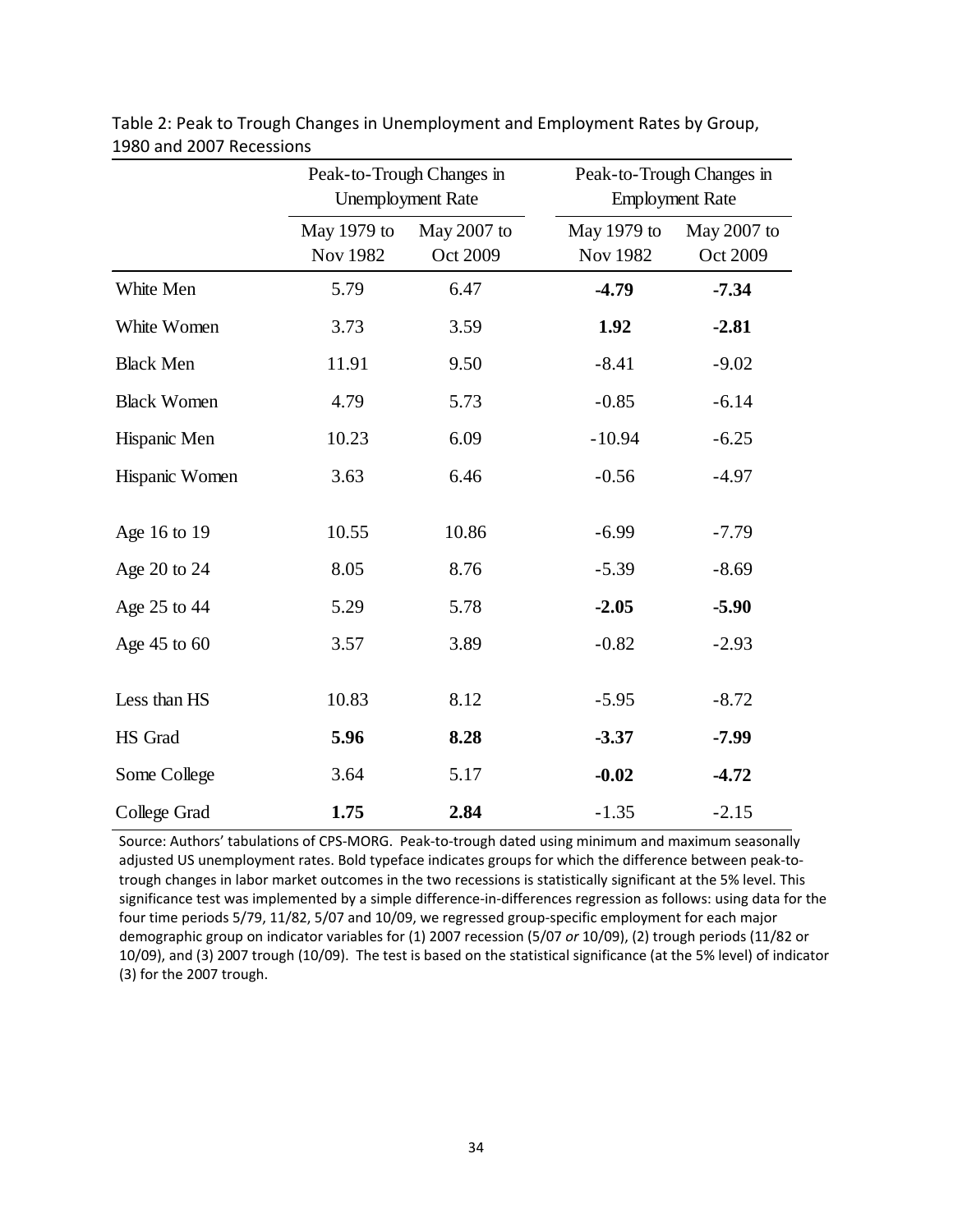|              |                                    | May 2007 to October 2009 |                      |  |  |
|--------------|------------------------------------|--------------------------|----------------------|--|--|
|              | <b>Employment Rate</b><br>May 2007 | Predicted<br>Change      | <b>Actual Change</b> |  |  |
| Men          | 81                                 | $-7.4$                   | $-7.1$               |  |  |
| Women        | 71                                 | $-3.0$                   | $-3.4$               |  |  |
| White        | 66                                 | $-5.1$                   | $-4.7$               |  |  |
| <b>Black</b> | 59                                 | $-4.8$                   | $-6.9$               |  |  |
| Hispanic     | 58                                 | $-6.4$                   | $-6.3$               |  |  |
| Age 16 to 19 | 33                                 | $-1.6$                   | $-7.3$               |  |  |
| Age 20 to 24 | 68                                 | $-5.0$                   | $-8.3$               |  |  |
| Age 25 to 44 | 81                                 | $-6.0$                   | $-5.5$               |  |  |
| Age 45 to 60 | 85                                 | $-5.3$                   | $-3.3$               |  |  |
| Less than HS | 48                                 | $-5.7$                   | $-4.8$               |  |  |
| HS Grad      | 72                                 | $-7.1$                   | $-6.7$               |  |  |
| Some College | 76                                 | $-4.9$                   | $-6.6$               |  |  |
| College Grad | 86                                 | $-3.2$                   | $-4.6$               |  |  |

Table 3: Actual and Predicted Percentage Point Change in Employment Rate, by group

Source: Authors' tabulations of CPS‐MORG. We create predicted changes in the employment level for each demographic group by multiplying the group's share of total employment in 30 industry‐occupation cells at the peak (May 2007) by the U.S.‐wide peak‐to‐trough change in total industry‐occupation employment and summing across industry‐occupation. The difference between the actual and predicted changes can be interpreted as the group‐specific component of employment loss that operates above (or below) the direct effect of being in cyclical industry‐occupations. The cells are defined by 10 industries by three occupations (managerial, clerical/services, and "blue collar").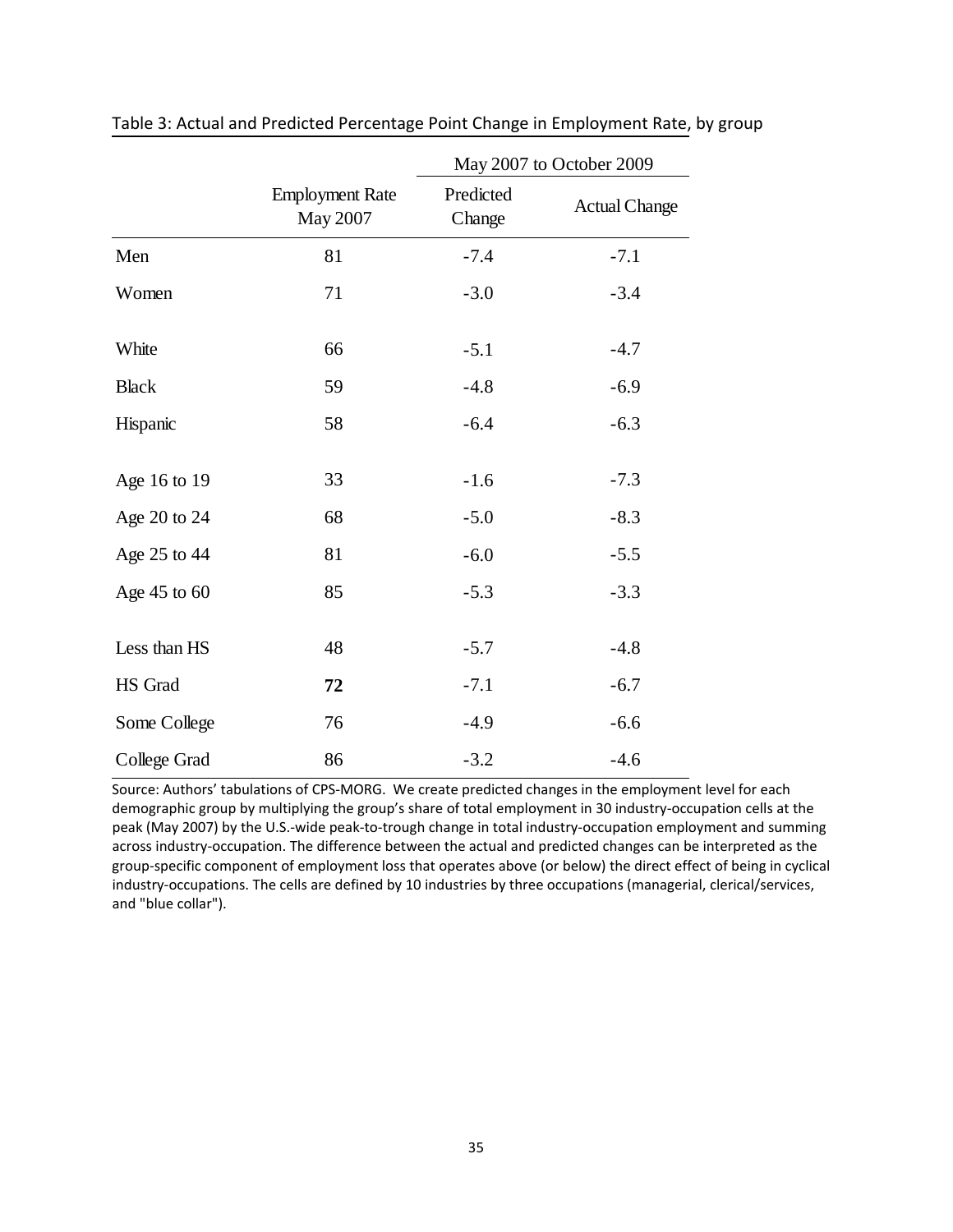|                     | <b>Estimates Across Recessions</b> |                | <b>Estimates Across Recoveries</b> |                |                |                         |
|---------------------|------------------------------------|----------------|------------------------------------|----------------|----------------|-------------------------|
|                     | 1980s                              | 2007           | p-value for<br>equality            | 1980s          | 2007           | p-value for<br>equality |
| White Men           | 1.09<br>(0.03)                     | 1.14<br>(0.07) | 0.47                               | 1.13<br>(0.04) | 0.98<br>(0.03) | $0.00***$               |
| <b>White Women</b>  | 0.76<br>(0.03)                     | 0.76<br>(0.05) | 0.99                               | 0.76<br>(0.03) | 0.62<br>(0.03) | $0.00***$               |
| <b>Black Men</b>    | 2.00<br>(0.09)                     | 2.00<br>(0.14) | 0.99                               | 2.14<br>(0.09) | 1.90<br>(0.10) | $0.01***$               |
| <b>Black Women</b>  | 1.45<br>(0.07)                     | 1.39<br>(0.09) | 0.54                               | 1.57<br>(0.07) | 1.38<br>(0.06) | $0.00***$               |
| Hispanic Men        | 1.59<br>(0.06)                     | 1.72<br>(0.08) | 0.22                               | 1.69<br>(0.06) | 1.45<br>(0.05) | $0.00***$               |
| Hispanic Women      | 1.40<br>(0.05)                     | 1.33<br>(0.05) | 0.38                               | 1.31<br>(0.05) | 1.19<br>(0.05) | $0.10*$                 |
| Age 16 to 19        | 2.11<br>(0.11)                     | 2.24<br>(0.11) | 0.17                               | 2.04<br>(0.09) | 2.19<br>(0.12) | $0.08*$                 |
| Age 20 to 24        | 1.51<br>(0.04)                     | 1.54<br>(0.05) | 0.41                               | 1.47<br>(0.04) | 1.42<br>(0.04) | 0.28                    |
| Age 25 to 44        | 0.97<br>(0.03)                     | 1.10<br>(0.05) | $0.01**$                           | 1.02<br>(0.03) | 0.99<br>(0.03) | 0.20                    |
| Age 45 to 60        | 0.70<br>(0.02)                     | 0.85<br>(0.04) | $0.01***$                          | 0.78<br>(0.03) | 0.80<br>(0.03) | 0.93                    |
| Less than HS        | 1.74<br>(0.06)                     | 2.01<br>(0.09) | $0.00***$                          | 1.83<br>(0.04) | 1.86<br>(0.09) | 0.76                    |
| <b>HS</b> Grad      | 1.21<br>(0.03)                     | 1.40<br>(0.04) | $0.00***$                          | 1.23<br>(0.02) | 1.31<br>(0.03) | $0.04**$                |
| Some College        | 0.80<br>(0.04)                     | 0.97<br>(0.04) | $0.01***$                          | 0.83<br>(0.03) | 0.90<br>(0.06) | 0.44                    |
| <b>College Grad</b> | 0.37<br>(0.03)                     | 0.53<br>(0.04) | $0.01***$                          | 0.39<br>(0.02) | 0.42<br>(0.03) | 0.58                    |

Source: Authors' tabulations of CPS‐MORG for 1/1979‐12/2011. Each panel presents estimates from pooled regression across demographic groups (e.g. the 4 age groups) and three periods (1980s recession, 2007 recession, rest of period). The regression includes the state unemployment rate, and the impact of the state unemployment rate is allowed to vary across the three periods and the demographic groups (e.g. 4 age groups). The model also includes fixed effects for demographic group, state and year‐month and state linear time trends, as well as quadratic time trends and state fixed effects for each demographic subgroup.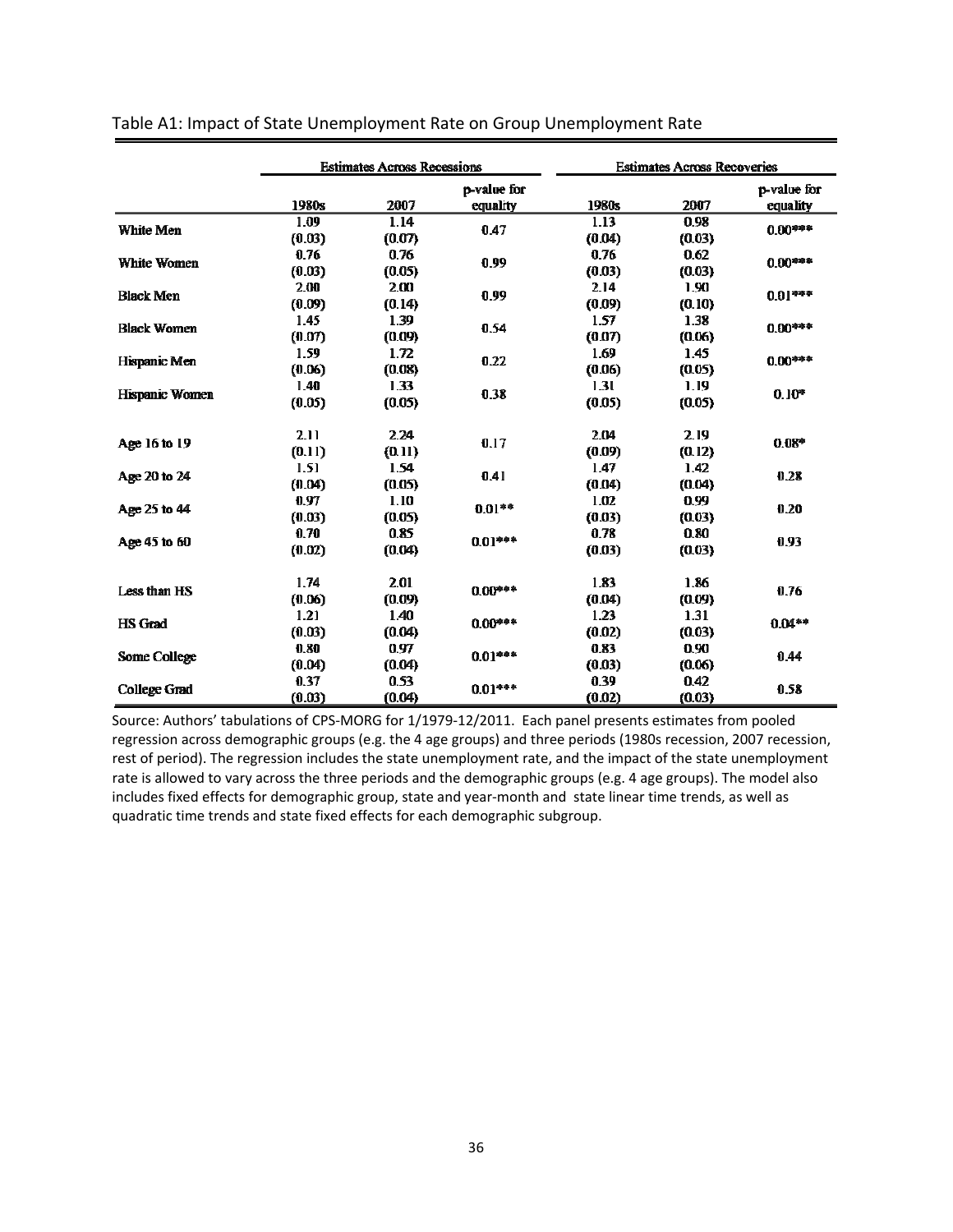|                     | <b>Estimates Across Recessions</b> |         | <b>Estimates Across Recoveries</b> |         |         |             |
|---------------------|------------------------------------|---------|------------------------------------|---------|---------|-------------|
|                     |                                    |         | p-value for                        |         |         | p-value for |
|                     | 1980s                              | 2007    | equality                           | 1980s   | 2007    | equality    |
| White Men           | $-0.88$                            | $-1.03$ | 0.21                               | $-1.00$ | $-0.87$ | 0.29        |
|                     | (0.08)                             | (0.14)  |                                    | (0.06)  | (0.07)  |             |
|                     | $-0.48$                            | $-0.50$ | 0.81                               | $-0.59$ | $-0.33$ | $0.01***$   |
| White Women         | (0.07)                             | (0.11)  |                                    | (0.05)  | (0.06)  |             |
|                     | $-1.56$                            | $-1.53$ |                                    | $-1.58$ | $-1.42$ |             |
| <b>Black Men</b>    | (0.10)                             | (0.18)  | 0.80                               | (0.09)  | (0.11)  | 0.19        |
|                     | $-1.07$                            | $-1.24$ |                                    | $-1.21$ | $-1.15$ | 0.60        |
| <b>Black Women</b>  | (0.10)                             | (0.15)  | 0.19                               | (0.08)  | (0.10)  |             |
|                     | $-1.52$                            | $-1.68$ | 0.16                               | $-1.59$ | $-1.46$ |             |
| Hispanic Men        | (0.09)                             | (0.13)  |                                    | (0.08)  | (0.08)  | 0.40        |
|                     | $-0.67$                            | $-0.90$ |                                    | $-0.90$ | $-0.70$ | $0.02**$    |
| Hispanic Women      | (0.11)                             | (0.13)  | 0.12                               | (0.10)  | (0.09)  |             |
|                     | $-1.44$                            | $-1.69$ |                                    | $-1.64$ | $-1.55$ | 0.45        |
| Age 16 to 19        | (0.08)                             | (0.14)  | $0.05***$                          | (0.08)  | (0.07)  |             |
|                     | $-1.29$                            | $-1.32$ | 0.74                               | $-1.25$ | $-1.26$ | 0.63        |
| Age 20 to 24        | (0.11)                             | (0.14)  |                                    | (0.07)  | (0.06)  |             |
|                     | $-0.80$                            | $-0.88$ | 0.48                               | $-0.84$ | $-0.73$ | 0.33        |
| Age 25 to 44        | (0.06)                             | (0.12)  |                                    | (0.04)  | (0.07)  |             |
|                     | $-0.34$                            | $-0.61$ |                                    | $-0.60$ | $-0.48$ |             |
| Age 45 to 60        | (0.06)                             | (0.13)  | $0.02***$                          | (0.04)  | (0.07)  | 0.29        |
| Less than IIS       | $-1.14$                            | $-1.48$ |                                    | $-1.32$ | $-1.31$ | 0.93        |
|                     | (0.10)                             | (0.17)  | $0.01***$                          | (0.08)  | (0.15)  |             |
|                     | $-0.94$                            | $-1.13$ | $0.10*$                            | $-1.01$ | $-0.98$ | 0.81        |
| HS Grad             | (0.08)                             | (0.12)  |                                    | (0.05)  | (0.06)  |             |
| Some College        | $-0.61$                            | $-0.74$ |                                    | $-0.70$ | $-0.68$ | 0.86        |
|                     | (0.09)                             | (0.11)  | 0.26                               | (0.06)  | (0.05)  |             |
|                     | $-0.25$                            | $-0.32$ |                                    | $-0.28$ | $-0.15$ | 0.14        |
| <b>College Grad</b> | (0.07)                             | (0.12)  | 0.56                               | (0.04)  | (0.05)  |             |

#### Table A2: Impact of State Unemployment Rate on Group Employment Rate

Source: Authors' tabulations of CPS‐MORG for 1/1979‐12/2011. Each panel presents estimates from pooled regression across demographic groups (e.g. the 4 age groups) and three periods (1980s recession, 2007 recession, rest of period). The regression includes the state unemployment rate, and the impact of the state unemployment rate is allowed to vary across the three periods and the demographic groups (e.g. 4 age groups). The model also includes fixed effects for demographic group, state, and year-month, state linear time trends, as well as quadratic time trends and state fixed effects for each demographic subgroup.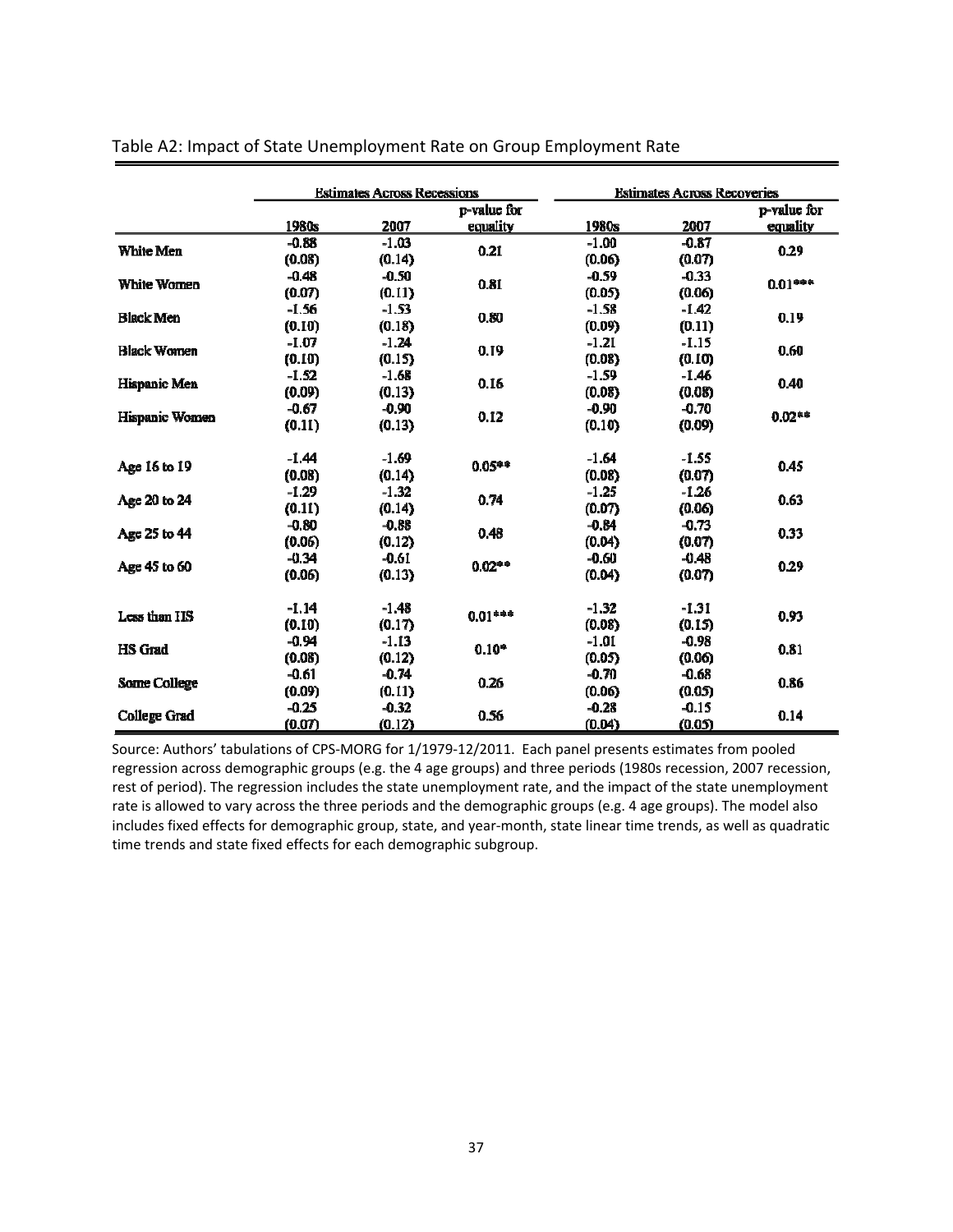

Figure A1: Impact of State Unemployment Rate on Group Unemployment Rate, by Single Year of Age (No Year‐Month Fixed Effects)

Figure A2: Impact of State Unemployment Rate on Group Unemployment Rate, by Race/Sex, and Education (No Year‐Month Fixed Effects)



Source: Authors' tabulations of CPS‐MORG for 1/1979‐12/2011. Each point is the estimate on state unemployment rate from a separate regression (along with the 95% confidence interval) for a given demographic group. The model also includes fixed effects for demographic group, and state, as well as state linear time trends.